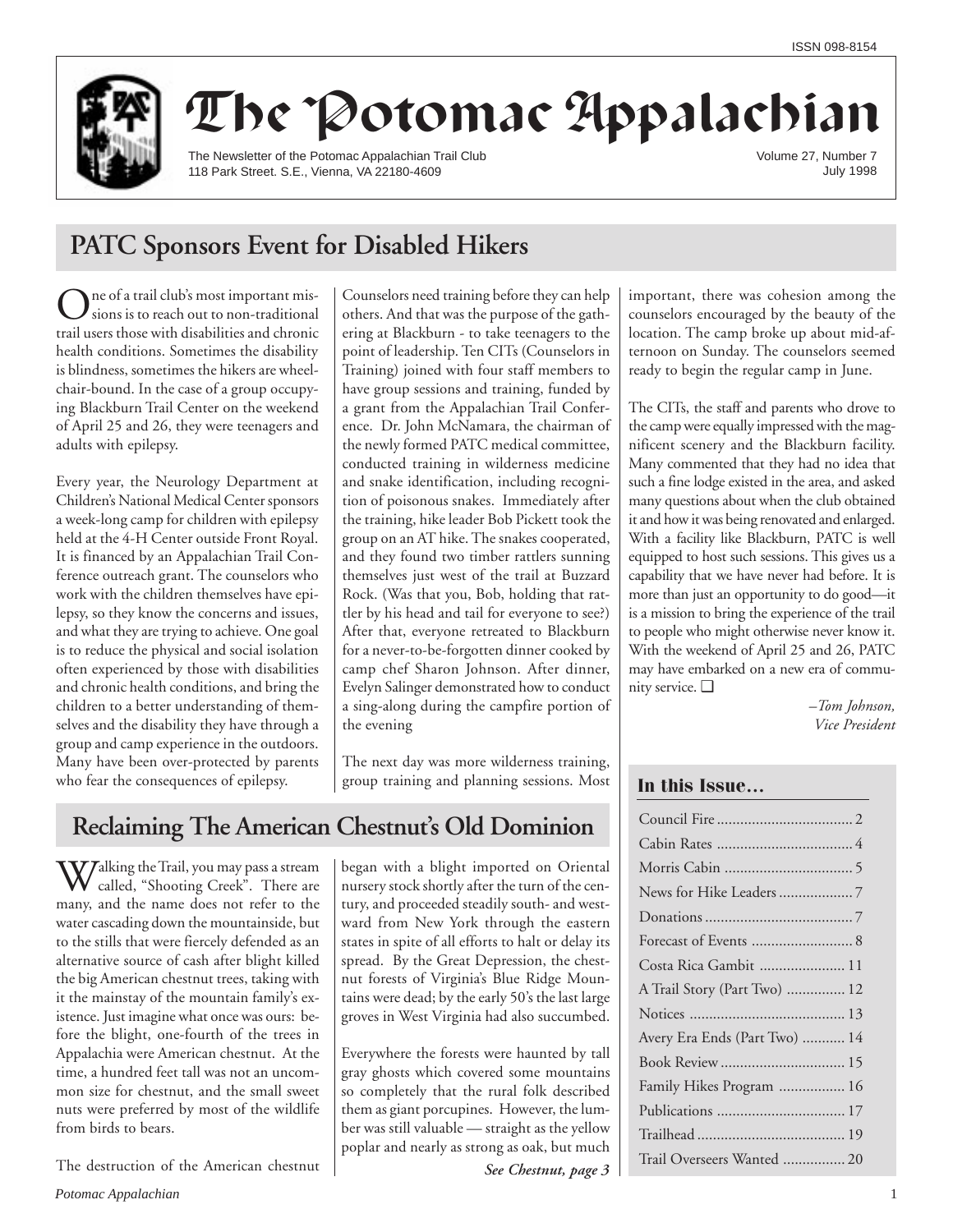## **Council Members, Chairs and Staff**

## **Officers**

**President:** Sandi Marra **VP Operations:** George Still **VP Volunteerism:** Tom Johnson **Supervisor of Trails:** Peter Gatje Email: PJGatje@aol.com **Supervisor of Corridor Management:** Bob Butt **General Secretary:** Warren Sharp **General Counsel:** Randy Minchew **Membership Secretary:** Lisa Still **Treasurer:** Dick Newcomer **Recording Secretary:** Gerhard Salinger

**Sections/ Chapters**

**Mountaineering Section:** Tony Sanders **SMRG:** Randy Rupp **Ski Touring Section:** Katherine Stentzel **North Chapter:** Steve Koeppen **N. Shenandoah Valley Chapter:** Walt Smith **S. Shenandoah Valley Chapter:** Lynn Cameron **Charlottesville Chapter:** John Shannon **West Virginia Chapter:** Jane Thompson

## **Standing Committee Chairs**

**(Council Members) Blackburn Trail Center:** Chris Brunton **Cabins:** Matt Ogorzalek **Cabin Construction:** Charlie Graf **Conservation:** Mary Margaret Sloan **Corporate Donations:** Jack Reeder **Endowment:** Bill Ladd **Finance:** Blair Staley **Hikes:** Tom Johnson **Lands:** Phil Paschall & Eric Olson, co-chairs **Legal:** Randy Minchew **Maps:** Dave Pierce **Maryland Appalachian Trail Management Committee:** Charlie Graf **Public Affairs:** Terry Cummings **Publications:** Jean Golightly **Shelters:** John Andrews **Trail Patrol:** John Moore

**Special Committees/Ongoing Activities Archives & Library:** Paula Strain **Tuscarora Trail Land Management:** Vacant **Cabin Reservations:** Marilyn Stone **Deputy Supervisor of Trails:** Rick Rhoades **Firestone Tract Management:** Vacant **Information/Sales Desks:** Marguerite Schneeberger **Internet Services:** Andy Hiltz **Land Management:** Ed McKnew **Vining Tract Management:** Howard Johnson

## **Potomac Appalachian**

**Chief Editor:** Pat Fankhauser 703/242-0693 Email: pfankh@erols.com **Features Editor:** Joanne Erickson **Forecast Co-Editors:** Joe O'Neill Email: Joe\_Oneill@prodigy.com Angelin Tubman Email: ATubman@kpmg.com

## **Headquarters**

**Tel:** 703/242-0693 **Fax:** 703/242-0968 **Email:** WRiley1226@aol.com **24-hour Activities Tape:** 703/242-0965

## **Staff**

- **Director of Administration:** Wilson Riley (Ext. 11) Email: WRiley1226@aol.com
- **Trails Management Coordinator:** Heidi Forrest (Ext.12) Email: heidif@erols.com **Business Manager:** Regina Garnett (Ext. 15)
- Email: rgarnett@erols.com

**Membership/Cabin Coordinator:** Pat Fankhauser (Ext. 17) Email: pfankh@erols.com **Sales Coordinator:** Maureen Estes (Ext. 19) **World Wide Web URL:** http://patc.simplenet.com/

## **Council Fire**

The Council held its regular meeting at<br>7:00 p.m. on May 12, 1998 at the Club<br>1.11 headquarters. The meeting was attended by 20 Council members, 2 Special Committee chairs, 3 staff and one Club member.

The Club membership decreased by a net of 11 to 5910 in April; but 132 new members signed up during the month. Treasurer Dick Newcomer gave an overview of the endowment fund. In 1992 and in 1996, the Club received very large gifts which were put into an endowment fund that has been well managed so that its value now is several times the annual operating budget. The purposes of the fund are to provide supplemental income to the operating fund, provide income to capital funds and provide a reserve in the event of severe, unforeseen problems. The Endowment Committee consists of five Club members appointed by the President for staggered three year terms and the Club President and Treasurer. They meet quarterly to review investments. Once each year, they transfer some of the income to endowment fund to the operations of the Club and to the restricted capital funds.

Wilson Riley discussed the Shenandoah National Park (SNP) Backcountry/Wilderness Management Plan. The Park is divided into five recreational opportunity zones with regulations for each. The thrust of the Plan is to reduce the impact of humans on the Park. Access to wilderness and cultural areas of the Park may be limited. Essentially every activity of the Club in the Park will be affected. Committee chairs are urged to respond to the Plan before the June Council meeting. Public Comment closes June 30.

Separate from that document, each Trail Maintaining Organization is expected to have an Appalachian Trail Management Plan for its section of the AT. PATC wrote such a plan in 1982 and revised it in 1988. This plan is being circulated to affected Committee Chairs to get it updated to share with our government partners before the fall.

Nextel is interested in building a telecommunications tower at the edge of the parking lot in Ashby Gap. A County ordinance decrees that if the tower is on private property it must accommodate three companies and therefore must be very tall. If the tower is built on Park property, the County ordinance does not apply and the

tower need be only slightly above tree level. The tower would not be visible from the AT. There would be a small building at the edge of the parking lot that would require service once a month or less. PATC and ATC are working with Nextel.

The Council voted to increase the cabin rental rates starting on October 1, 1998. The new rate structure removes the increase in rate for parties larger than a specified number. There will be a single rate for all cabins during the weekend and on holidays and a lower rate for weekday rental. All rates are multiples of \$5. The rate increases, the first in four years, are in the range of 12%

Walter Smith reported that the Nominating Committee is polling Council members about issues facing the new officers. Club members are urged to contact Walt through Club headquarters.

Supervisor of Trails, Pete Gatje, complimented trail overseers on their work on the AT and major side trails in the SNP. A good rapport has been built between volunteers and the Park Rangers. The Massarock and SNP Trail crews that will work in the SNP for ten weeks this summer are filled.

Maps Committee Chair, David Pierce, showed a strip profile of the AT maintained by PATC. The Council agreed that the profile should be printed and sold.

The Hike Leaders Training Workshop will be held on September 12 and 13 at Blackburn Trail Center. Leaders from other area hiking clubs will be notified. Registration can be made through Club headquarters.

PATC is organizing a booth and other events with other outdoors club on Roosevelt Island on National Trails Day, June 6.

> *–Gerhard Salinger, Recording Secretary*

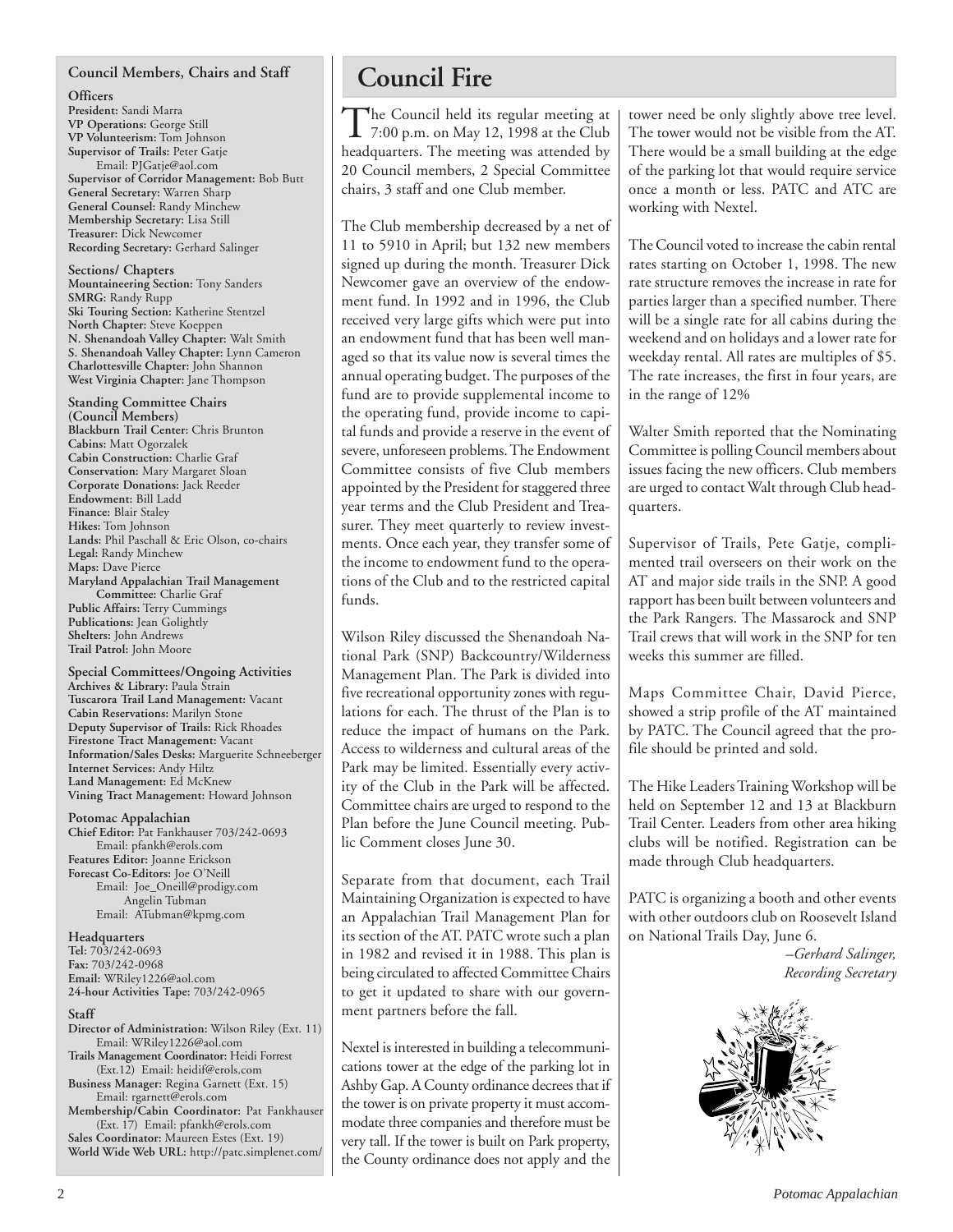## *Chestnut, from page 1*

lighter, more easily worked and more versatile. Chestnut bark was the preferred source of tannins for tanning leather. So the standing dead timber was harvested, except in remote areas where some standing dead trees may still be found. Chestnut, like locust, is highly resistant to rot.

Old-timers speak of the era before the blight in mythic terms, "We had a world o' chestnuts." Because they bloom after the last frost, the nut crop was 100% dependable. Late in September through early October when chestnuts dropped, all energies were directed toward their harvest, and just about everyone dealt in chestnuts. In the mountains, school did not begin until after chestnut harvest. Families who did not own groves collected what fell in the nearby open woods where underbrush had been cleared to facilitate nut gathering.

Transported by horseback or wagon to the country store and thence to the railroad, the first sweet nuts of each season brought 10 cents a pound, when sugar and meat were 4 and 5 cents a pound, the best grade of flour was 49 cents for a 25 pound bag and \$1.75 was a daily wage. On a good day an adult might collect as much as 100 pounds. Many a mountain family earned enough at chestnut harvest to provide the cash needs for the year, including school books, clothing, all food not produced at home, and treats. Chestnuts were the single biggest source of income in the mountains, and for the poor folks, often the only source.

Following harvest they turned the hogs out in the woods to fatten on chestnuts. What the hogs missed was food for the abundant wild game which hunters used to supplement the larder. As the chestnuts died out, so did the independent existence they had supported. Some found work at the saw-mills. Large numbers left the home place for the first time to work in coal mines. Those who could not or would not work for others turned to moonshining.

Today only a few big chestnuts survive within the natural range. The rest are mostly roots which the underground environment protects against blight, and their shoots, which inhabit the understory. The shoots are sheltered from the wind-born blight by taller trees but are stunted for lack of sunlight, unable to flower and produce nuts. Now it is possible to begin American chestnut recovery of the canopy slot at carefully selected sites within the former domain; management should play an important role, and the interested public may participate in the rescue of the species (Castanea dentata).

Studying chestnut blight and the ecology of forest chestnuts since the 70's, breeding all-American intercrosses, and grafting for blight resistance, Gary Griffin, Professor of Plant Pathology at VA Tech, and John Rush Elkins, Professor of Chemistry at Concord College, WV, founded the American Chestnut Cooperators' Foundation. In a nutshell, their plan is an integrated management approach, combining ideal sites managed for American chestnut, grafting for blight resistance and the manipulation of a naturally occurring biological control.

When chestnuts are released on newly clearcut lands, they compete well at first, growing as rapidly as any other tree, and bearing nuts within a few years. Then the blight strikes and the trunk is killed, while at its base, new sprouts appear. Whenever a sprout is not browsed back by deer and rabbits or shaded out by other trees, it can make a nut-bearing chestnut tree within 4 or 5 years. Once again blight will kill the tree, and once again it's roots will send up more sprouts.

Each time this cycle is repeated, the chestnut shoots compete against greater odds because the other trees are not affected by blight. The chestnut shoots, being the newest growth available, are more heavily browsed; and because of the competing hardwood trees, they receive less and less sunlight. Within 10 years after clearcutting, most of the chestnuts are dead, roots and all. Many clearcuts (and other openings, caused by storms, fire, pests and disease) in prime chestnut country age past the deadline, we are losing the valuable root stocks that could hold these sites for a revival of American chestnut.

Ideal American chestnut habitat is found on sloping lands at low to medium elevations, in coves facing east to north, with many chestnut stems, acid, sandy-loam soils and full sunshine. Good site indicator trees are tulip poplar, cucumber magnolia and red oak. When openings occur on these sites, they should be managed for American chestnut recovery; no other use could match the potential benefit to the forest community.

Management involves cutting out competing hardwoods within 10 feet of chestnut stems every other year. When this is done, continuous cycles of blight cause hypovirulence, a virus infection of the blight fungus. Typically the blight fungus enters the inner bark through wounds, forming sunken cankers which expand rapidly, kill the cambium and girdle the tree within a year. In contrast, hypovirulent strains of the blight fungus make swollen cankers grow slowly; they are superficial, confined to the outer bark, and do not threaten the tree's life. Hypovirulence can increase chestnut survival up to 5 years and establish continuous nut production to feed the wildlife on a managed site.

For a forest site to produce large chestnut trees, blight resistant stock must be grafted there, then the first blight cankers on the grafts must be inoculated with hypovirulent strains of the blight fungus. This combination has produced biological control of blight on three American chestnuts grafted in the Lesesne State Forest (Nelson County, VA) in 1980 and inoculated in 1982 & 1983. They are thriving amidst a sea of blight, averaging a meter growth per year, and have been producing nuts for more than ten years.

This is the example you may help to reproduce. As you ramble through the woods, keep an eye out for American chestnuts struggling to survive in new forest openings that meet the ideal specifications. Choice of site is very important to avoid additional environmental stresses which could upset the delicate balance of blight control. On public lands, you may contact the Forest Service for permission to adopt the site and manage it for American chestnut recovery. Then contact The American Chestnut Cooperators, at 2667 Forest Service Road 708, Newport, VA 24128, to have the site entered into a database and considered for a future grafting clinic.

We hope you may be able to join in our efforts to save the best parts of the forest for American chestnuts. There is enough work to be done to keep us all out of retirement. It promises an unparalleled benefit to the environment, for our descendents' legacy.

*Lucille Griffin (gagriffi@vt.edu) The American Chestnut Cooperators' Foundation (http:// ilpm.ppws.vt.edu/griffin/accf.html)* ❑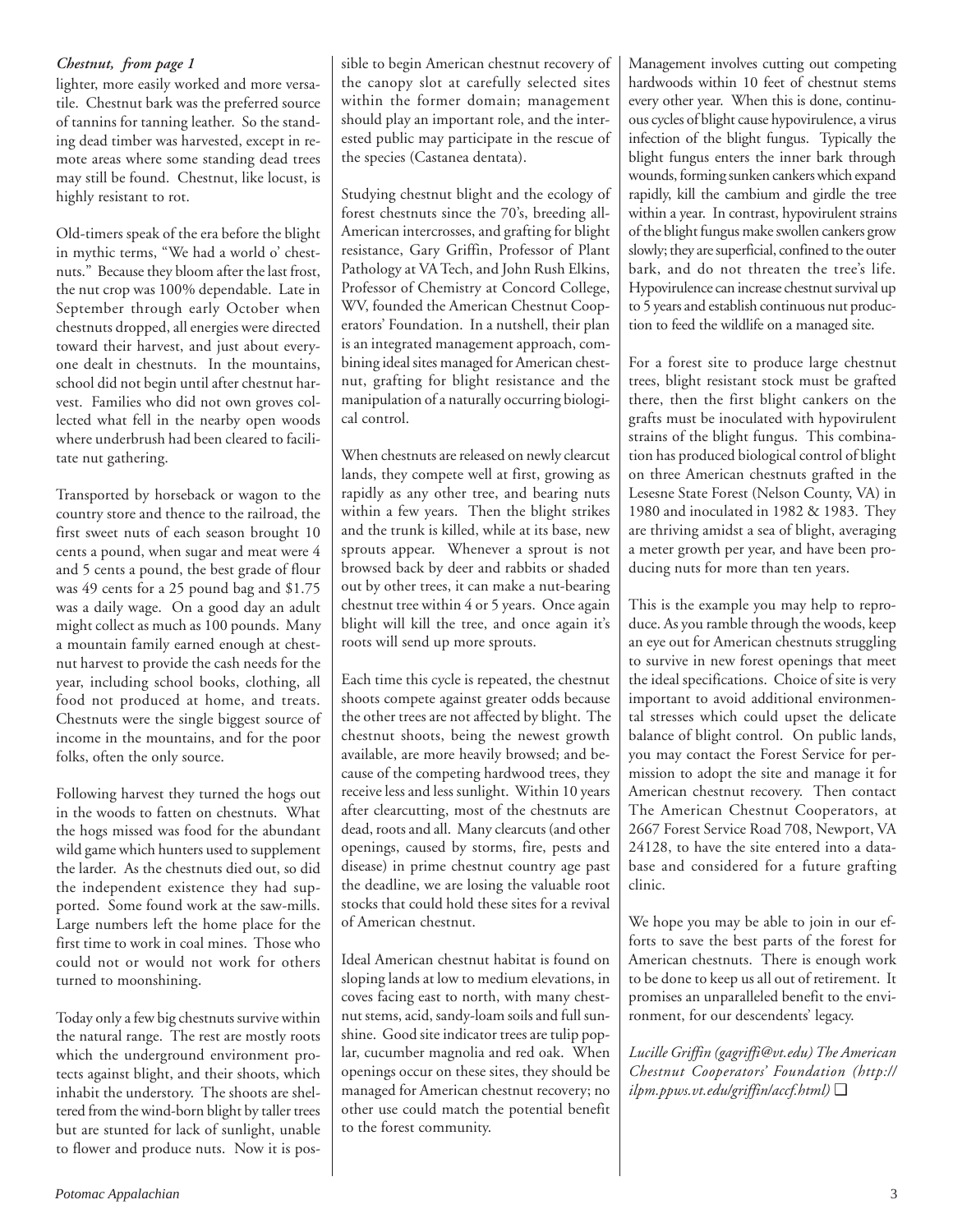## **Cabin Rates To Be Simplified**

 $A<sup>t</sup>$  its May meeting, Council voted to<br>simplify cabins rental rates effective October 1, 1998. This Council decision will eliminate the two-tiered fee rate structure for weekends and holidays which currently imposes an additional fee of \$10 on rental parties having more than five occupants. A statistical sampling of cabins rental records for 1997 showed that the surcharge for parties of more than 5 people was collected in only 13.9% of rental transactions. Council decided that the added administrative complexity involved did not warrant continuing this policy. A modest increase in the rental rates for most cabins was also approved, to become effective on the same date.

Eliminating the surcharge will simplify the work of the volunteer Cabins Desk staff, and cabins users will find the new fee structure easier to calculate the amount due on a rental

transaction, since the approved changes (a) establish a single rate for a night's rental of a cabin regardless of the number in the party, and (b) adjust the nightly rates to be divisible by 5 ( i.e., \$15, \$20, \$25, etc.). The approved new rate structure is shown below.

As members know, the cabins are intended to provide unique outdoor recreational opportunities for our members. PATC currently offers 27 cabins for rent, 12 of which are available to the public and 15 which are reserved for members only. Geographically, 18 cabins are located in Virginia, four in both Maryland and Pennsylvania, and one in West Virginia. The number of cabins in the system continues to increase. In 1988 we had 19 cabins in the system, while in 1994 we had 23 cabins. Five more are currently under construction.

Council made the changes since cabins rental fees have not been adjusted in some years, and it appeared timely to consider if the fees currently charged were commensurate with the value received by cabins renters, in line with Club costs to support the system, provided a fair return to the Club for volunteer efforts expended, and were efficient to administer. The above listed changes indicate Council's conclusions on these issues.

The proposed time schedule and rate adjustment for the six primitive cabins which we operate in Shenandoah National Park are subject to SNP approval under the terms of our current Concession Agreement. Negotiations with Park officials on this matter have been initiated. ❑

*–Warren C. Sharp - Secretary*

| <b>CURRENT AND PROPOSED PATC CABINS RENTAL RATES</b> |                                 |                |                                                                            |                                                                                 |                                                                           |                                                                                  |
|------------------------------------------------------|---------------------------------|----------------|----------------------------------------------------------------------------|---------------------------------------------------------------------------------|---------------------------------------------------------------------------|----------------------------------------------------------------------------------|
| <b>CABIN</b>                                         | <b>RATED</b><br><b>CAPACITY</b> | <b>USAGE</b>   | <b>CURRENT</b><br>WEEKEND<br>& HOLIDAY<br>RATE TO<br><b>RATED CAPACITY</b> | <b>CURRENT</b><br>WEEKDAY<br><b>RATES TO</b><br><b>RATED</b><br><b>CAPACITY</b> | PROPOSED WEEKEND<br>& HOLIDAY RATES<br><b>TO RATED</b><br><b>CAPACITY</b> | <b>PROPOSED</b><br>WEEKDAY<br><b>RATES TO</b><br><b>RATED</b><br><b>CAPACITY</b> |
| Highacre                                             | 12                              | <b>Members</b> | \$50                                                                       | \$20                                                                            | \$55                                                                      | \$30                                                                             |
| Blackburn                                            | $\overline{30}$                 | <b>Members</b> | \$50                                                                       | \$20                                                                            | $$55*$                                                                    | $$30*$                                                                           |
| <b>Garlan House</b>                                  | $\overline{8}$                  | <b>Members</b> | \$40                                                                       | \$20                                                                            | $\overline{$45}$                                                          | $\overline{$}25$                                                                 |
| Catoctin                                             | $\overline{12}$                 | <b>Members</b> | \$35                                                                       | \$18                                                                            | \$40                                                                      | $\overline{$}20$                                                                 |
| Firestone                                            | $\overline{8}$                  | Members        | $\overline{$}35$                                                           | \$18                                                                            | \$40                                                                      | \$20                                                                             |
| Glass House                                          | $\overline{10}$                 | <b>Members</b> | \$35                                                                       | \$18                                                                            | \$40                                                                      | \$20                                                                             |
| <b>Shairer TC</b>                                    | $\overline{14}$                 | <b>Members</b> | \$35                                                                       | \$18                                                                            | \$40                                                                      | \$20                                                                             |
| Little Orleans                                       | 8                               | Members        | \$30                                                                       | \$15                                                                            | \$35                                                                      | $\overline{$}20$                                                                 |
| <b>Meadows</b>                                       | $\overline{12}$                 | <b>Members</b> | \$30                                                                       | \$15                                                                            | \$35                                                                      | \$20                                                                             |
| Conley                                               | $\overline{8}$                  | <b>Members</b> | \$20                                                                       | \$12                                                                            | $\overline{$}25$                                                          | \$15                                                                             |
| Corbin                                               | $\overline{12}$                 | Public         | \$20                                                                       | \$12                                                                            | \$25                                                                      | \$15                                                                             |
| Doyle River                                          | $\overline{12}$                 | Public         | \$20                                                                       | $\overline{$12}$                                                                | $\overline{$}25$                                                          | \$15                                                                             |
| Hermitage                                            | $\overline{12}$                 | Public         | \$20                                                                       | \$12                                                                            | $\overline{$}25$                                                          | \$15                                                                             |
| <b>Myron Glaser</b>                                  | $\overline{12}$                 | Members        | \$20                                                                       | \$12                                                                            | $\overline{$}25$                                                          | \$15                                                                             |
| Jones Mt.                                            | $\overline{10}$                 | Public         | \$20                                                                       | \$12                                                                            | $\overline{$}25$                                                          | \$15                                                                             |
| Michener                                             | $\overline{14}$                 | Public         | \$20                                                                       | \$12                                                                            | $\overline{$}25$                                                          | \$15                                                                             |
| Milesburn                                            | $\overline{12}$                 | Public         | $\overline{$}20$                                                           | \$12                                                                            | \$25                                                                      | $\overline{$}315$                                                                |
| <b>Morris</b>                                        | $\overline{12}$                 | <b>Members</b> | \$20                                                                       | \$12                                                                            | \$25                                                                      | \$15                                                                             |
| <b>Mutton Top</b>                                    | $\overline{12}$                 | <b>Members</b> | \$20                                                                       | $\overline{$12}$                                                                | $\overline{$}25$                                                          | $\overline{$15}$                                                                 |
| Pocosin                                              | $\overline{12}$                 | Public         | \$20                                                                       | \$12                                                                            | \$25                                                                      | \$15                                                                             |
| <b>Range View</b>                                    | 10                              | Public         | \$20                                                                       | $\overline{$12}$                                                                | $\overline{$}25$                                                          | $\overline{$}315$                                                                |
| <b>Rock Spring</b>                                   | $\overline{12}$                 | Public         | \$20                                                                       | $\overline{$12}$                                                                | $\overline{$}25$                                                          | \$15                                                                             |
| <b>Bear Spring</b>                                   | 6                               | Public         | \$15                                                                       | \$10                                                                            | $\overline{$15}$                                                          | \$10                                                                             |
| Dawson                                               | $\overline{7}$                  | <b>Members</b> | \$15                                                                       | \$10                                                                            | $\overline{$15}$                                                          | \$10                                                                             |
| Olive Green                                          | $\overline{4}$                  | Public         | $\overline{$}3\overline{15}$                                               | \$10                                                                            | \$15                                                                      | \$10                                                                             |
| Sugar Knob                                           | 4                               | Public         | \$15                                                                       | \$10                                                                            | \$15                                                                      | \$10                                                                             |
| Weaver                                               | 6                               | Members        | \$15                                                                       | \$10                                                                            | \$15                                                                      | \$10                                                                             |

\*Plus \$3 each for more than 15 persons.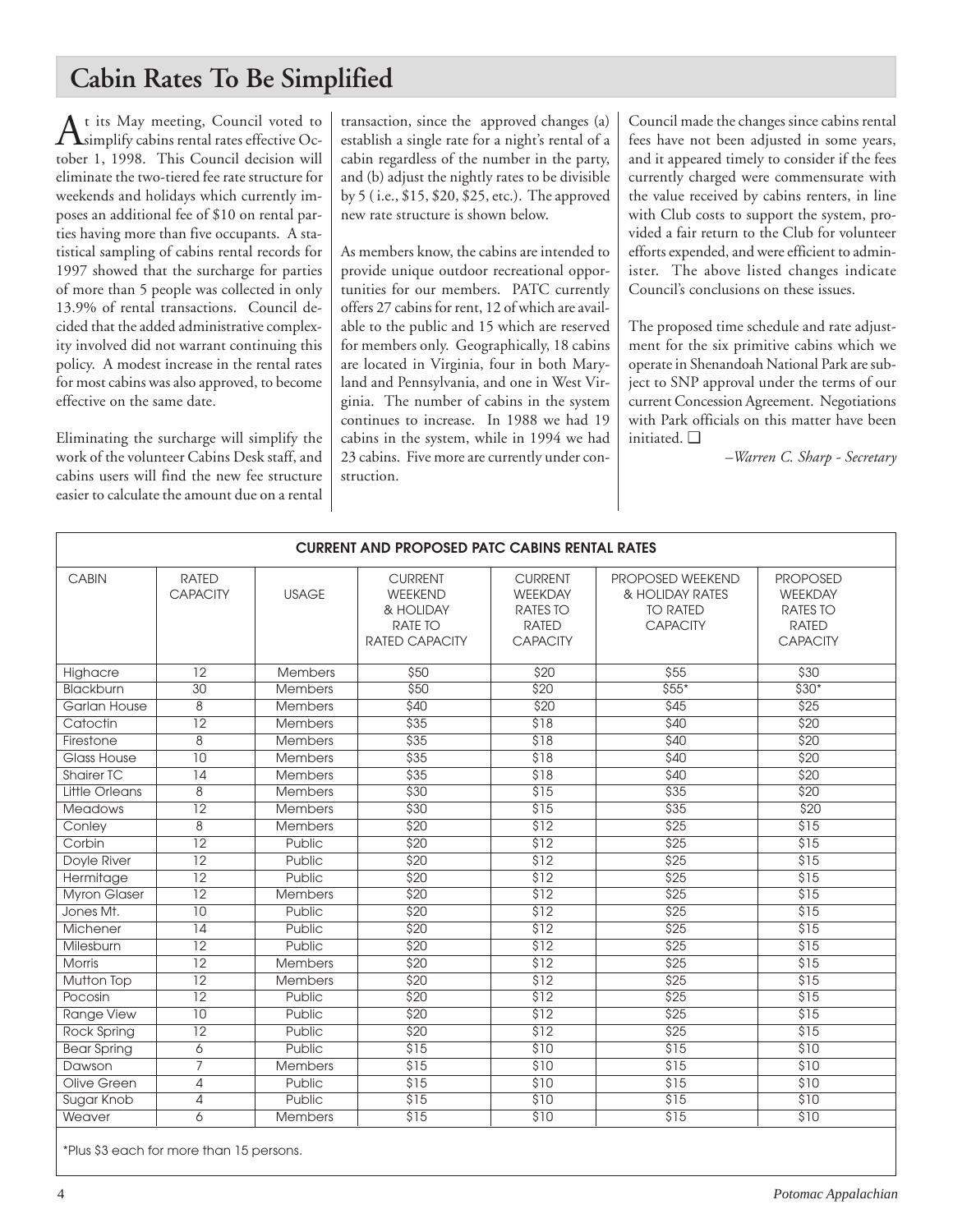## **Diary — Morris Cabin, May 2, 1998**

A memorable night last night. Arrived at<br>the cabin above Lydia just before dark. Eager to see the cabin and needing light, I chose to use a glass kerosene lamp instead of a flashlight - it seemed more fitting and it was my favorite lamp I remembered from childhood. As I approached the kitchen which was a step down, the glass chimney fell off and broke. Still my favorite lamp, I'll get another chimney. Went to the van for more things - no rain yet. Got back just in time for the rain to start - must have been 10 p.m.

The most interesting thing I saw in the cabin is the wood-burning cook stove - I wondered if it worked well. The kitchen was complete sink with no faucets, hanging pots and pans, cabinet space and a garbage can for a refrigerator (to keep bugs and animals out of it). There were also ten empty one gallon water jugs. A strong spring emptied into an old bathtub about 100 yards away. No wonder why Mr. Morris built near it. All the water a man could use, and only 100 yards away. I got two mattresses down from upstairs and put the sleeping bag on them - two mattresses should be better than one. In bed and the rain came down. The tin roof makes music. Added to that, the down spouts gurgled and splashed all around me. The sleeping bag returned so much body heat that I couldn't sleep. I tossed the bag and got blankets instead. Much better. It was hard to get to sleep. Ann was on my mind - how much better if she were here. The night wore on. Sleep came after reading some of "Don't Sweat the Small Stuff". Several times during the night the rain woke me up, as the rain waxed and waned the pitter pat changed to rat-a-tat-tat and back again. It must have rained two inches by morning. Dim light filtered in the window and woke me up at about 7 a.m. To my surprise, no rain - the clouds were heading east.

Now for the cook stove. I had oatmeal to cook. I was very surprised at the tiny fire box as compared to the size of the stove - it was tucked in the left corner and about 7" x 7" x 14". No matter, this was a Knox Mealmaster stove - wonder how many homes have one. In due time, the water in the coffee pot got hot enough to pour over the oatmeal. Breakfast done. After one more trip to the van, 1/4 mile downhill, I had everything needed for the stay including a metal kerosene lantern and another glass lamp. I wasn't to be reduced to flashlights and propane.

Ann hinted that the other cabins might be interesting, so I first went uphill to the fairly new "Mutton Top" cabin - a great view but too new for me. Then back to Morris for food, ten minutes out and I was hungry. In a hurry, lunch was cold corned beef on bread - yuck. Covered with mayonnaise it wasn't quite as bad.

Then on to the cabins below me. The map said there was a trail. I found it behind a shed and after maybe 1/8 mile it dumped me onto a logging road. Knowing that the cabins were down hill from me, I continued on the logging trails as they wound down the mountain. The going got steeper and tougher stickers, vines, trees, impossible slopes. Always, I kept the sound of rushing water on my right - thinking that if I crossed the cascading stream, I would become lost. Also, I kept sight of the next ridge, knowing that if I went uphill, to the right, I wouldn't even reach the road I'd driven in on - another way to get lost. Eventually I slid into a pasture with a barn on it. Looking again at my map, it must be the barn near a cabin. But there was no cabin nearby - just an abandoned house. I then heard a truck to my right. As I crossed a stream and stepped over a fence, the truck approached. The driver, Roy, told me that I was a good mile and two tenths from where I should be. I had missed the cabins and was all the way to Mutton Hollow (wherever that was). Very helpful, he showed me the way back - just follow the bluestone covered road till it ended, then continue on the logging trails. As I started back up, I thought about Roy who was in his seventies, smoked continuously, was missing his left index finger and happened to be building a two mile long split rail fence. I was impressed. Made me think I can start and do many things if I wanted to.

No problem, just a mile up. I got so winded that I had to stop to catch my breath. Making good time though, in just a few minutes I was back where I had crossed a barbed wire fence - maybe I shouldn't have crossed it in the first place. Nearby was a wood stair for crossing another barbed wire fence that Roy had told me about. I hadn't crossed it before because I thought it was a hunting stand. Immediately after crossing the fence, the original trail picked up and in no time I as at the Conley cabin - no one around so I took a couple of pictures of it. The map showed a shower downhill - 1 just had to see it. No shower, just a small stream. I crossed it and came upon another cabin with eight or so volunteers working on it. I got a tour - small cabin but it will be a beautiful and cozy one. Opens in the fall - I want to stay in the Wineberry cabin. I took a picture of the cabin with workers posing with a beam in their hands. On the way back I took a picture of Boxwood cabin - forlorn - no windows, unused for years - I hope it is next to be rebuilt. Nearing "home" raindrops start to fall - what a treat - it rains only when I'm inside. I even had time to cool beer in the spring (bathtub), pick poke weed and gather wood before the rains came.

Back to my friend the cookstove. After heating water for the second time, (first pot leaked) I stuffed the poke in a pot with a steamer tray in it. I added to this missive for awhile and restarted the stove over and over again. Eventually I decided to eat the poke. Ann would be proud - it wasn't overcooked actually after nearly an hour of feeding the stove, the poke was warm and limp. I tried some seasonings I found in the cabin - MSG and garlic powder. It still tasted like half cooked poke weed. A big batch, I almost downed it all. My dad would have been proud of me too - he taught my brothers and I to pick and eat Poke Weed and Lambs Quarter at an early age. No meal is complete without protein. I dumped all the rest of the corned beef in a pan. It looked and smelled like dog food - maybe heating will improve it. I stuff paper and wood, then light, then wait five minutes, then more paper, wood, matches. I can tell if nothing is happening in there, I hear no rumble, no sizzling - yet I keep hoping something is happening. Now I know what we did before electricity. Actually, heated corned beef is edible. I scrape a few warm forkfuls on my plate at a time, hoping that when I finish them, a few more morsels will be warm enough to taste good. After one and a half hours the thermometer built into the face of the oven door reads 200 degrees. I wonder what you can cook in a 200 degree oven. At last, I scrape the last of the now dry corned beef on to my plate. One benefit, the kitchen is pleasantly warm. Maybe that is what a Knox Mealmaster is for.

Excitement, I hear voices - is Chad bringing a friend? I jump to the window and see a dog running - even more excitement. I then see

*See Morris Cabin, page 6*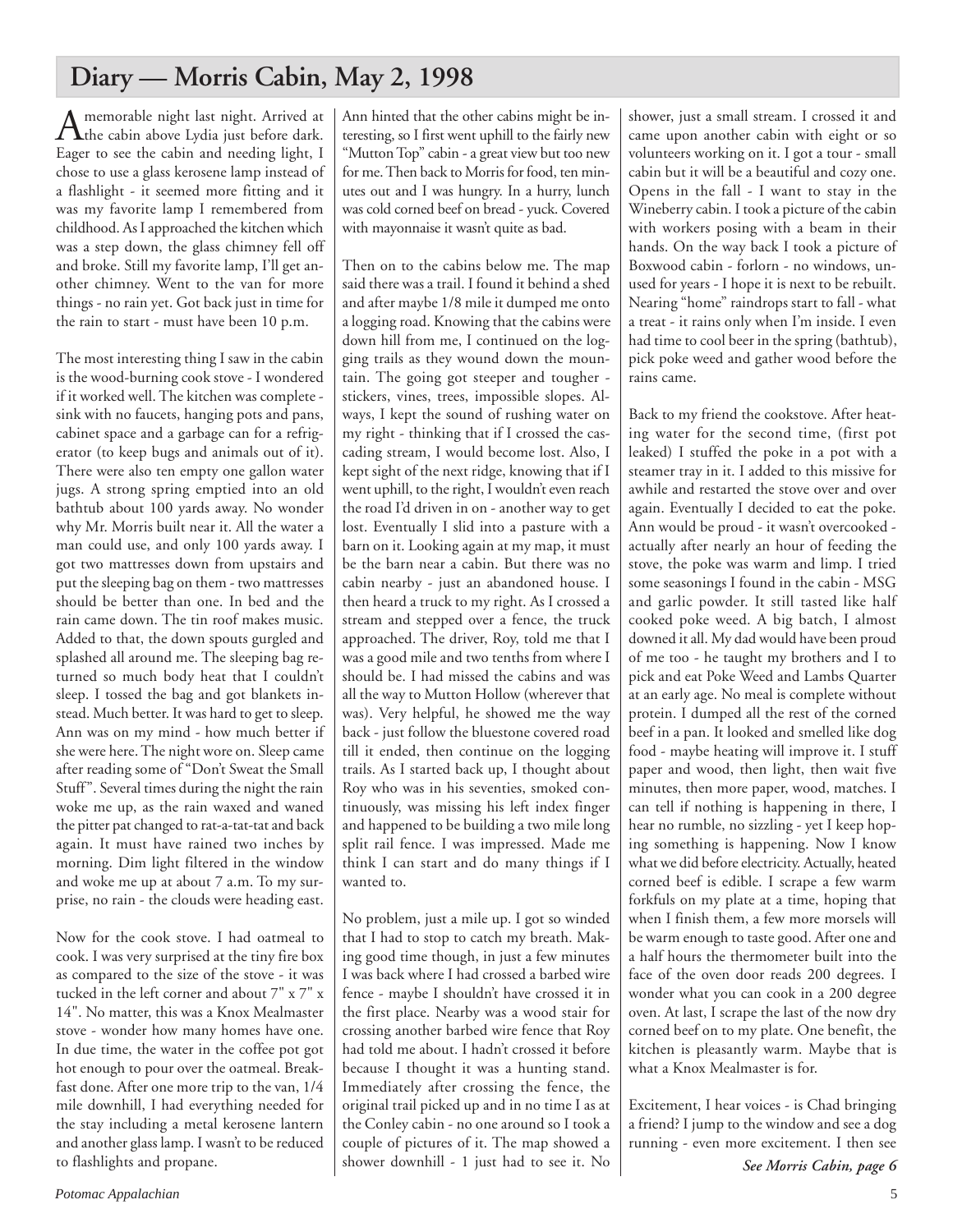## *Morris Cabin, from page 5*

two of the workers from Wineberry Cabin. They pass on by. Oh well - I'm here for solitude, aren't I? I wonder if they saw the beer I had cooling in the bathtub.

No watch have I - sun was still pretty high when I started "dinner". Rain gone, I look at its elevation again - maybe 5:30 p.m. Funny how days seem longer when you go to bed when it is dark and get up when it is light.

Not having much to do, I clean up a bit. Mouse droppings - behind the dish drainer, across the kitchen on a counter, in a cupboard. OOP's, I've used the same sponge I washed dishes with. What would my mother think what will son Chad think when he gets here? Should I tell him which sponge I used to clean up with? I wonder if when I wash mouse droppings down the sink if all the bad stuff in mouse droppings goes with them in the water. Is it "out of sight, out of kitchen"? Whoever left part of a stick of butter in the cupboard sure made a lot of mice happy. Finishing my cleanup while there was enough light coming in from outside made the job easier - no need for candles and lanterns.

That left me with time on my hands. Still enough daylight to be out, I read more of "Don't Sweat. . . " on the porch with its view of the world - an ancient but interesting decaying picket fence, steeply sloping mountainside yard, old log shed at an angle having fallen off its rock foundation and a "window" between the trees of the ridges and valley below. Mr. Morris must have had many serene evenings sitting here - and I'm having one right now.

Eventually the day faded into darkness. I brought out one lantern, then another reading into the night, scrunching down near the light. So this must have been the way Abe Lincoln and all the others read at night.

Cold and dark, I went in. It was then that Chad showed up - full of tales of whitewater rafting in West Virginia and of employees of McKinsey and Co. where he will soon be working. Hungry of course, I showed him the wonders of the Knox Mealmaster. It worked quite well in heating beans. Using a pot with a flat bottom soaked up the heat so much better than what I used before. Sleep came fast for both of us.

At Morris cabin I wake up with the birds they see to it. Chad continued to sleep so I managed to get to the porch, taking blankets with me. Reading, looking, being - I am peaceful - except for the one missing element - Ann's presence. The morning sun warms me - how nice. Later, Chad awakens and I decide to make some oatmeal for us. Back to Knox Mealmaster. Hard as I try, I can't get it started on the first try. I stuff more paper in, then more. Because the fire hasn't started to draw up the flue yet, smoke seeps from the stove into the kitchen - rising up to the wooden box over the stove. The fire is now starting to take - what is that sound I hear could it be the water boiling? No, it is coming from the wood box above - mice maybe. Then I see it scurrying across the wall to the top of a cupboard - gray with pink feet. Healthy looking mouse. I guess for mice, the saying might be "If you can't stand the smoke, get out of the kitchen".

Interesting how dependent situations develop. People bring food and some leave it behind. They also cook and provide a warm place for mice to nest. The mice, in turn, gnaw at food containers, allowing ants to share in the feast. For example, mice chewed at the plastic top of a Log Cabin syrup bottle. This made a large enough opening for ants to get in - enough food for a colony for months.

Chad and I were ready to hit the trail. Went up the CCC-built road then past the Johnson cabin on a trail up towards Hightop summit. A lot of climbing - but we were up for it. Found a couple of interesting things - on a rock was a 3" long dropping - much discussion about what kind of animal it came from - it was full of gray hair and 3/8" long claws maybe an owl? Later we came across another pile of dung - we decided it may have come from a bear. As with the first, I took a picture of it. I wouldn't say it was the highlight of my trip, but... About half way up the mountain we either lost the trail or it had just been too overgrown - some areas of the trail were choked with 30' stretches of raspberry stickers up to 8 feet tall, many downed trees over the trail. We decided to go back, but even lost the trail we had come up on. Then we found a logging trail and followed it for awhile. Looking up at the ridges, it looked like if we continued, we would be on the next ridge over and far from the cabin. We decided to get off the trail and go down the fall line. Our little map showed a boulder-choked gorge called "Devil's Graveyard" - we wanted to see it anyway. It was there all right - boulders 1 - 6 feet across piled up on each other -

maybe 150' wide and 1,300 uphill. Even stranger because they were piled up so high that they where higher than the surrounding terrain. I would have thought that the soil eroded from between the rocks would have caused them to fall below ground level. What made them pile up so high. We crossed the "Devil's Graveyard" - even climbed downhill on them - rough going but what an experience. It was clouding up again.

Back in the cabin getting ready to leave. The lightening and thunder seems to shake the whole mountainside. As we cleaned the cabin as the sky opened up. We locked up the mattresses and blankets, swept everywhere, washed dishes, packed so we only would have to make one trip. After half an hour we were ready. Found a small leak in the kitchen, put a bucket under it and noted the location to report it. A break in the downpour and we were off. Loaded with our stuff, rain starting again, thunder and lightening getting very close. We jumped into our cars and were off the mountain.

By the way, Chad, I didn't use the mouse dropping sponge to clean dishes with aren't you glad. ❑

*–Bob Smolinski*



## **PATC Seeking Editor**

PATC is still on the hunt for a volunteer Editor interesting in generating our club newsletter. If you're interested, please forward your letter of interest to club President Sandi Marra at the PATC Headquarters address listed on the back of the newsletter, or send Sandi and email (smarra@atsva.com). The past editor will work with you to bring you up to speed on your first issue, and you'll have the support of a PATC staff member and bevy of outstanding *PA* Staff volunteers.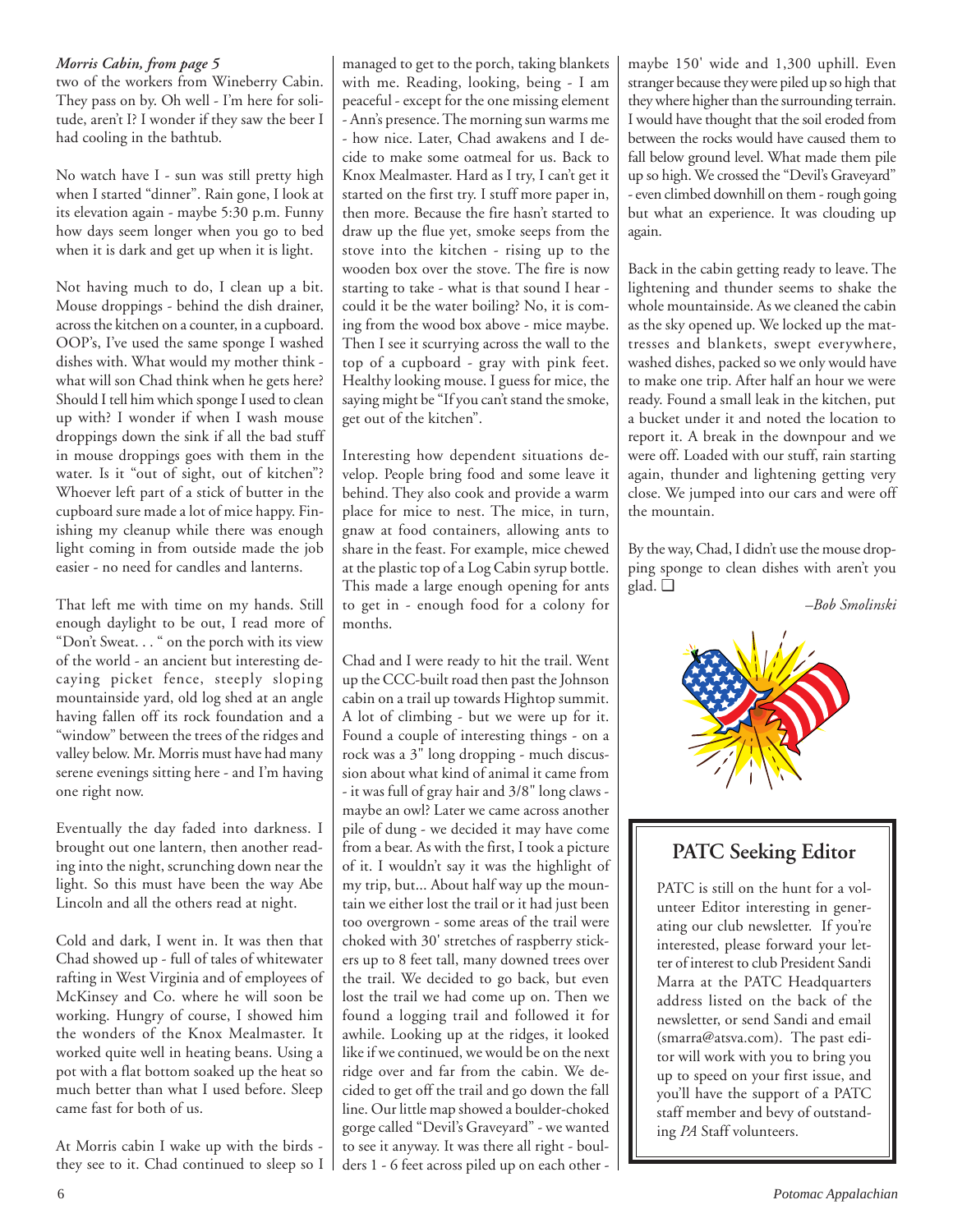## **News for Hike Leaders**

W/hen you receive the signup sheet for your next hike, it will look different. This is because of two resolutions passed at the March Council meeting. First, there is a liability waiver statement on the back of the form. At the meeting place for your hike, have your hikers read the statement before they sign up. (You do not have to read it aloud. That detracts from the atmosphere of the hike.) Obviously, if anyone does not agree with the provisions of the waiver, they should drop out of the hike. The waiver is an additional form of protection for you and the Club in case of a mishap. PATC carries an umbrella liability policy that covers you, the hike leader, in case of a lawsuit. It does not guarantee that no lawsuit will be filed. But if the Club were ever taken to court, the liability waiver would be an additional point in our favor. However, there is simply no substitute for a well-conducted hike. That is the ultimate form of protection. Read the Hike Leaders Guide and carry it with you on the hike. (If you no longer have one, don't be afraid to call the Club to get a copy .) Conduct your hike in a responsible way. And by the way, have fun while you are at it.

The second requirement is that all official Club hikes (those that are advertised in the *PA*) must list a Club member as either leader, co-leader or assistant leader. We figure that that is a pretty basic requirement for Club sponsorship, and it insures that our liability policy is in force for the event. Also new on the back of the form is a trail condition report. Fill it out and send it in only if you see problems on the trail. (Be sure it is a trail that we maintain.) If conditions are really bad, call Heidi at the Club, 703/242-0693, ext. 12, so that we can correct it quickly. Finally, our annual hike leader training will be held at Blackburn Trail Center on September 12 and 13. Call Tom Johnson at 410/647-8554 to sign up. And remember what Garrison Keillor says. "Hike leader training - it's not for everyone." ❑

> *–Tom Johnson, Hikes Committee Chairman*



## **Donations**

Uur heartfelt THANK YOU to those members who have given additional donations with their dues renewal fee to the individual funds listed below. Our mission of protecting the Appalachian National Scenic Trail and side trails throughout Virginia, West Virginia, Maryland, and Pennsylvania, is assured through generous donations from you. It also helps greatly to insure that these protected trail lands can be enjoyed by future generations.

## **Donations received in May**

Funds: G - General; T - Trail Lands; S/C - Shelters, Cabins, Cabin Lands; HQ - Headquarters Capital Repair; E -Endowment

| Maya and Thomas Chilcott<br><b>Ruth Durloo</b><br>Kristi K. Merritt<br>Peggy Finn and Jim Firman<br>Mary and Frank Fravel<br>Jed and Gay Tucker<br>David Wilcox<br><b>Marjorie Dexter</b> | S/C<br>HG<br>HQ<br>S/C<br>E.<br>G<br>G | Shirley Strong (in memory of Philip Stone)<br>John L. Goodman, Jr.<br><b>Mari Noster</b><br>Sherry Dixon and Kent Buhl<br>Carol J. Fitzgerald and Clyde M. Newman<br>Gerard G. Gold<br>Dennis R. Sullivan<br>John V. Paslev | G<br>G<br>S/C<br>T: S/C |
|-------------------------------------------------------------------------------------------------------------------------------------------------------------------------------------------|----------------------------------------|-----------------------------------------------------------------------------------------------------------------------------------------------------------------------------------------------------------------------------|-------------------------|
|-------------------------------------------------------------------------------------------------------------------------------------------------------------------------------------------|----------------------------------------|-----------------------------------------------------------------------------------------------------------------------------------------------------------------------------------------------------------------------------|-------------------------|

*–Pat Fankhauser, Membership Coordinator*

## **Do you Know??**

What is the legend behind the naming of "Hot Mountain" in the Central district of Shenandoah National Park?

(Answer on Page 15)

## Patrons

Capital Hiking Club Center Hiking Club Potomac Backpackers Association Sierra Club, Washington Outings Program Wanderbirds Hiking Club

## Corporate Supporters

Blue Ridge Mountain Sports Campmor Casual Adventures Duron Hewlett-Packard Hudson Trail Outfitters Outdoor Adventure REI The Outfitter at Harpers Ferry The Trail House Wilderness Voyagers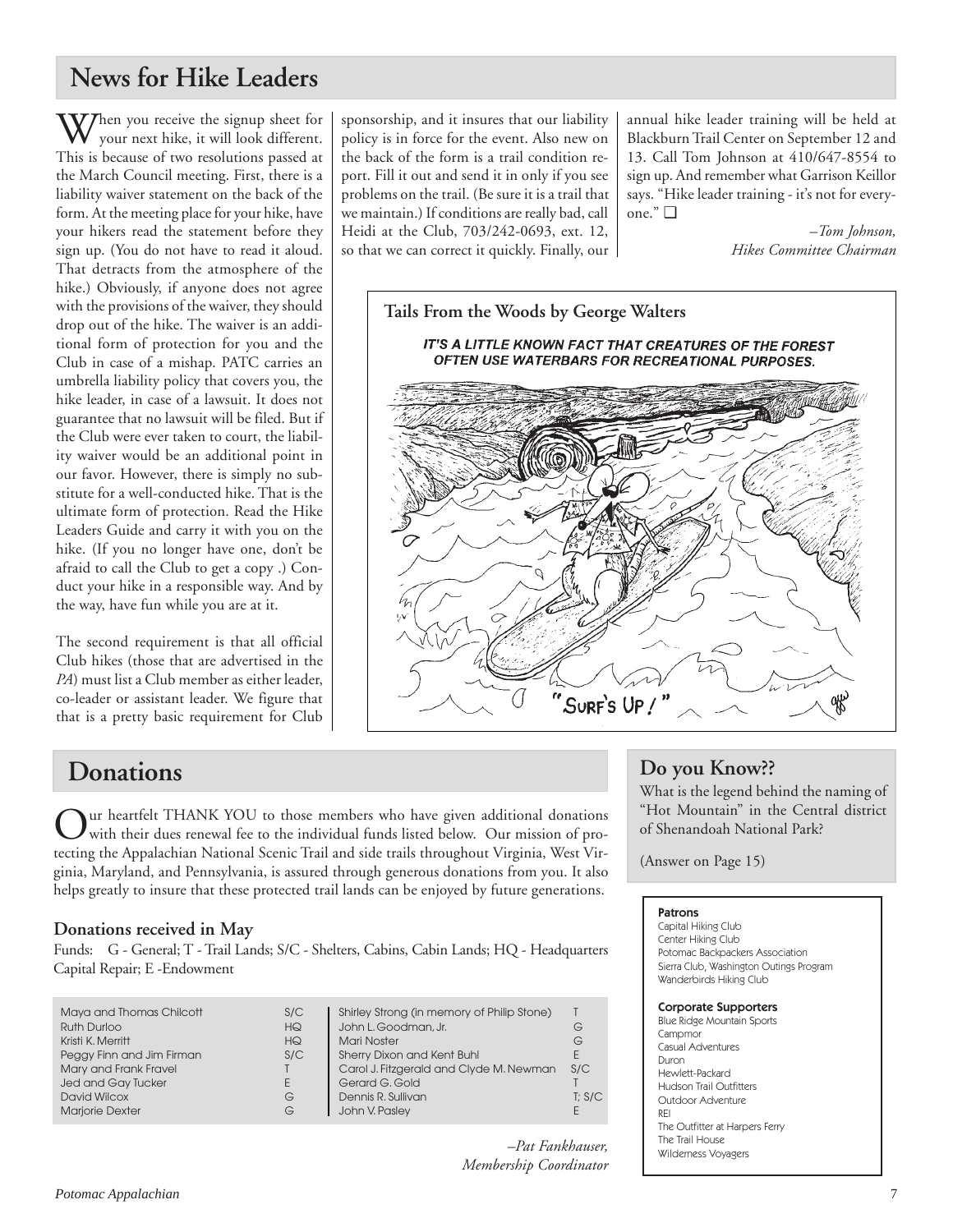## **Charlottesville Chapter**

The Charlottesville Chapter hikes every Saturday, summer, winter and in between. Hikes are about 8 miles. Trail maintenance is usually done on the last Saturday of the month. Meet at Sprint parking lot, 2307 Hydraulic Road at 9 a.m. with food and water for the day. We hike trails in the Southern, Central and occasionally Northern Districts of Shenandoah National Park, and in George Washington National Forest. INFO: Jere Bidwell 804/295-2143, John Shannon 804/293-2953 or Lois Mansfield 804/973-7184.

## **North Chapter**

The North Chapter conducts a work trip on the AT on the first Saturday of each month, a hike on the second Saturday, and a work trip on the Tuscarora Trail on the third Saturday. On the first Saturday of the month, members may stay overnight (reservations required) at Hermitage Cabin after a day's trail work. Dinner, breakfast, camaraderie, and good conversation available. INFO: Charles Irvin 301/447-2848, or Steve Koeppen 410/756-2916.

## **Northern Shenandoah Valley Chapter**

The Northern Shenandoah Valley Chapter sponsors hikes in national and state parks and forests

## KEY to Forecast Activities

**All events are marked for easy identification.** Late changes or cancellations are listed on the weekly information tape (703/242-0965) which is updated on Wednesday evening for the following seven days. The Forecast can also be found on PATC's Web site at http://patc.simplenet.com/ forecast.html

- ` **Hiking Trips**
- **然 Backpacking Trips**
- } **Trail Work Trips**
- **Cabin Work Trips**
- ❖ **Special Events**
- **Meetings**

## **R** Cross-Country Skiing

**Note to all hike leaders:** Please ask nonmembers on your hike if they would like to join PATC, then get names and addresses so a club volunteer can send them information packets. Thanks!



## **Chapters**

in the Shenandoah Valley vicinity, open to the public, on a monthly basis except during the winter. Hikes are posted in the **Forecast.** Other activities are in the NSV Chapter Newsletter. For further information contact Walt Smith, 540/678-0423.

### **Southern Shenandoah Valley Chapter**

See **Forecast** for work trips and hiking events sponsored by the Southern Shenandoah Valley Chapter. Most trips meet in Harrisonburg at the Cloverleaf Shopping Center at 8:00 a.m. Hikers from the DC area should allow about 3 hours to get to our region. INFO: in Harrisonburg, call Suzanne 540/269- 4341; in Staunton or Waynesboro, call Vernon 703/ 886-9218, or Doris 540/885-4526.

### **West Virginia Chapter**

**1 (Wednesday)**

delivery.

**1 (Wednesday)**

**Harpers Ferry, WV**

5399 before 9:00 p.m.

**2 (Thursday)**

**4 (Saturday)**

**Appalachian Trail, MD**

**Headquarters, Vienna, VA**

` **HIKE - West Virginia Chapter**

**MEETING - New Members Headquarters, Vienna, VA**

(Stills2@aol.com) 703/425-3884

} **TRAIL WORK TRIP - South Mountaineers**

(rbcanter@erols.com) 301/924-4942

Chapter meeting at Highacre on the first Wednesday of the month; see **Forecast** for up-coming activities. For further information on chapter activities or to receive the chapter newsletter contact Jane Thompson 301/ 865-5399.



**July**

5:00 p.m. All items for the next issue of the PATC newsletter must be submitted on disk if possible to headquarters, or via email or email attachment to pfankh@erols.com. Allow one week for postal service

Mike Jenkins will lead a hike around the historic features of Virginius Island near Harpers Ferry. He has a unique knowledge of the industrial ruins in this now heavily forested area just below the town. We will meet at Highacre at 7:00 p.m. INFO: Jane 301/865-

7:30 p.m. Thrills and chills abound as hikes, cabins, excursions, and special events are stripped of secrecy for interested new and not-so-new club members. Just show up or phone ahead. INFO: Lisa Still

9 a.m. Enjoy this holiday by giving trail stewardship a chance. This event likely involves weeds and some perspiration, but the "thank yous" from the passing hikers make it all worth it. This fun and social event has you home in time for the barbecue. Tools provided, bring a lot of water. INFO: Rick Canter

**DEADLINE - August Potomac Appalachian**

### **Ski Touring Section**

The Ski Touring Section has served since 1974 to introduce Washington area residents to crosscountry skiing and to provide cross-country skiing opportunities to experienced skiers. The Section sponsors winter weekend ski trips for all levels of skiers to nearby mountains in Maryland, West Virginia and Pennsylvania, as well as periodic social events year round. INFO: Katherine Stentzel 703/781-3249.

### **PATC Midweek Hikes**

PATC's **Vigorous Group** hikes 8-10 miles at a fast pace; and the **Easy Hikers** hike 5-8 miles on trails with little elevation change. See below for scheduled trips; check the weekly tape (703/ 242-0965) on Thursday or Friday for any changes or additions.

#### **Other Clubs' Hikes**

Capital and Wanderbirds hike on Sundays, traveling by bus and leaving from downtown, with suburban stops as well. Center Club, Northern Virginia Hiking Club and Sierra Clubs hike on both Saturdays and Sundays using carpools, which often leave from a suburban Metro stop. Schedules are available at PATC Headquarters and are published in area newspapers on Fridays.

#### **4 - 5 (Saturday - Sunday)** } **TRAIL WORK TRIP & BERRY PICKING - Stonewall Brigade,**

**George Washington National Forest, VA-WV border** Celebrate our independence by joining George Washington in his National Forest. Nothing is planned —hey, it's a holiday! We'll think of something useful to do while munching on berries. Either/both days. INFO: Wil Kohlbrenner 540/477-2971

#### **4 - 5 (Saturday - Sunday) CABIN WORK TRIP - Tulip Tree Cabin Shaver Hollow, VA**

Come join our outstanding crew in construction of this beautiful log cabin using nothing but the primitive tools which would have been familiar to our great grandfathers. Learn the skills your ancestors used to build their houses, barns, and corn cribs. We have all the antique tools and know how to use them, and you can learn how too. It may be hot as a firecracker but that doesn't faze the Tulip Tree Crew. We will be hewing, notchingˇ and laying up logs. The walls are up about five feet high now with only about two more courses to go before we install the floor joists for the second floor. INFO: Charlie Graf 410/757-6053

#### **7 (Tuesday) MEETING - Trail Patrol Headquarters, Vienna, VA**

7:30 p.m. Trail Patrol volunteers are PATCs good will trail ambassadors to the hiking public. They provide a visible, reassuring presence on the trails, educating the public on good hiking practices, minimum impact hiking and camping ethics. Patrol members are trained in land navigation, emergency procedures, radio communications and personal equipment. All patrol volunteers are also expected to become certified in a recognized basic first aid course. Some equipment and uniform items are provided upon completion of training. INFO: John Moore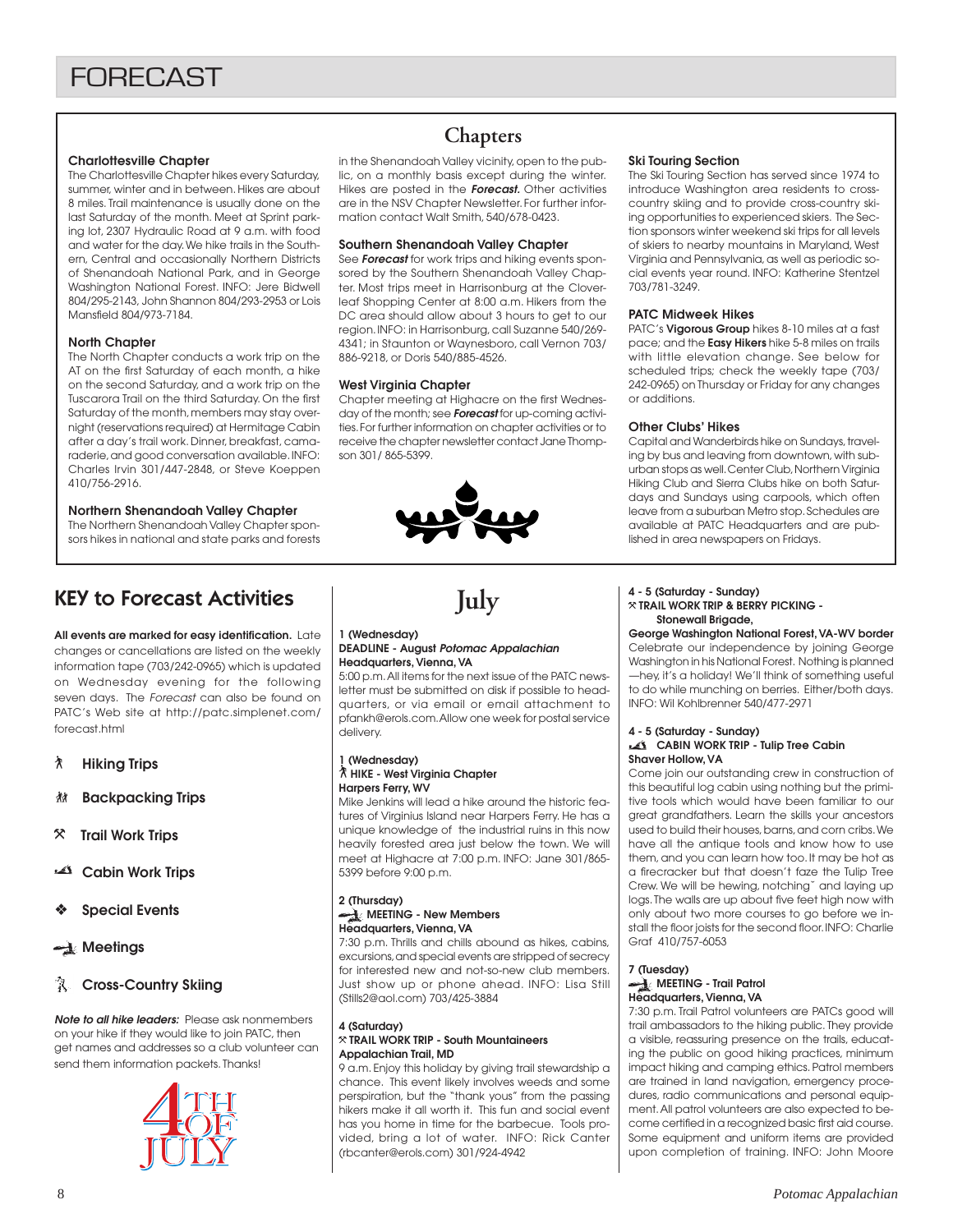## **FORFCAST**

(trailptrl@aol.com) 703/368-1952 or see PATCs website (http://patc.simplenet.com/patrol.html)

### **8 (Wednesday)**

## **MEETING - Mountaineering Section Headquarters, Vienna, VA**

8:00 p.m. Second Wednesday of every month. INFO: Tony Sanders 202/362-3819 or see PATCs website (http://patc.simplenet.com/mtn\_sect/)

#### **11 (Saturday)**

#### } **TRAIL WORK TRIP - New Crew Massanutten Mountains, George Washington National Forest, VA**

Tread rehab on the trail from PATC's Glass House to the Tuscarora - Bear Wallow Trail. INFO: Wil Kohlbrenner 540/477-2971

#### **11 (Saturday)**

## } **(Rain Date July 25) TRAIL WORK TRIP - DC Metro Rock Creek Park, Washington, DC**

8:15 a.m. to noon. Don't miss this work trip. This is your only chance to work on D.C. hiking trails in July. Please note that we will continue one work trip a month through September. Meet at Rock Creek Nature Center. INFO: Mark Anderson 202/462-7718 or Ranger Ken Ferebee 202/426-6834 x31

## **11 (Saturday)**

### } **TRAIL WORK TRIP - South Mountaineers Appalachian Trail, MD**

Whew, the 5th event on the Maryland trail in six weeks! There is nothing like a fun day in the woods to go home bragging about, so come learn about trail stewardship and meet some stalwarts. Bring liters of water, lunch, and gloves. 9 a.m. start in Frederick County, MD. INFO: Rick Canter (rbcanter@erols.com) 301/924-4942

## **11 (Saturday)** ` **HIKE - Duncan Knob Central**

## **Massanutten Mountains, George Washington National Forest, VA**

This scenic 14.5 mile hike of moderate difficulty and moderate pace passes over terrain ranging from partially overgrown meadows to a short rocky scramble to the top of Duncan Knob. We'll meet at the Vienna Metro Station at 7:30 a.m. The hike will start and end where the Duncan Hollow Trail crosses U.S. 211 and will include a segment of the Middle Mountain Trail to make for an enjoyable circuit hike. INFO: Bryon Lawrence (blawrenc@msn.com) 301/294-4830



#### **11 - 12 (Saturday - Sunday)** } **TRAIL WORK TRIP - Cadillac Crew PATC Vining Tract, Standardsville, VA**

Help us clear the overgrown hiking trails around Mutton Top/Morris and Conley cabins. Bring sturdy work gloves, long pants (Fran, this means you), and a lunch and water for Saturday. Saturday night community dinner. Share costs for food. Please call by July 6 to let us know if you're participating! INFO: Tom Tamburo (wxur58a@prodigy.com) 301/829-0354

### **11 - 12 (Saturday - Sunday)** } **TRAIL WORK TRIP - North Chapter Appalachian Trail, PA**

Meet at US 30 and PA 233 at the parking lot of Caledonia State Park. Departure 9:00 a.m. sharp. Community supper and overnight at the Hermitage Cabin. RSVP by Wednesday of that week. INFO: Charlie Irvin 301/447-2848

#### **11 - 12 (Saturday - Sunday) CLASS - Wilderness First Aid Northern VA**

A 16 hour class in Wilderness First Aid will be conducted in Northern Virginia. The course includes classroom study and hands-on practice and results in a two-year certification. The cost is \$125. Registration is on a first-come, first-served basis. More information on the web (http://wfa.net/). INFO: Christopher Tate 703/836-8905

### **12 (Sunday)** ` **HIKE - Parent/Child Sky Meadows State Park, VA**

This is a moderately challenging hike for young hikers ages 7-11. Between 5-7 miles (depending on group stamina and interest) on rising terrain through Sky Meadows Park and onto the Appalachian Trail. Park Fee will apply. INFO: George Still 703/425-3884

## **12 (Sunday)**

### ` **HIKE - Jones Mountain/Staunton River Central District, Shenandoah National Park, VA**

Jones Mt/The Sag/Staunton River. A pretty rough 16-mile day. One of the most beautiful and remote areas in the Shenandoah National Park. PATC Map 10. Carpooling/Metro accessible (depending upon seating space in cars). INFO: Chris 301/652-4777 July 6-11 before 9:30 p.m.

## **13 (Monday)**

## **MEETING - Shenandoah Mountain Rescue Group**

## **Headquarters, Vienna, VA**

7:30 p.m. New members meeting. INFO: Martin Juenge (mjuenge@rpihq.com) 703/255-5034 then press 5

### **14 (Tuesday) MEETING - PATC Council Headquarters, Vienna, VA**

7:00 p.m. - sharp. The PATC council meets the second Tuesday of every month to conduct business of the club. All members are welcome, but members wishing to address the council should call two weeks prior to the meeting in order to be included on the meeting agenda. INFO: Wilson Riley (wriley1226@aol.com) 703/242-0693 x11

#### **18 (Saturday)** ` **HIKE - Northern Shenandoah Valley Chapter Massanutten Mountain, George Washington National Forest, VA**

Geological Interpretive Hike. In the lovely setting of Passage Creek, we will be hiking at a slow pace for five miles with a 1000' upward elevation change. The hike begins near the 19th Century Elizabeth Furnace where we will stop for an interpretation of the iron ore process. The hike continues on the Tuscarora Trail up the slopes of Massanutten Mountain; reaching Shawl Gap, hikers will turn northward with a stop for views at Buzzard Rock. Geology of the Shenandoah Valley area will be explained during the hike by Dr.William Melson of the Smithsonian Museum. Leaders/INFO: Judy McCarthy & Bill Melson 540/933-6276

### **18 (Saturday) Field Study Seminar Shenandoah National Park, VA**

Rediscovering lifestyles of the past by discovering the remaining materials from hunters, farmers, and a president. Many stories have been uncovered through careful archeological studies of homesites and settlements. Many more stories are still untold.

A July day in the mountains provides the perfect setting for exploring and better understanding the lives of people who once lived within the boundaries of Shenandoah National Park. Fee: \$25, limited to 25 persons. INFO: Shenandoah National Park 540/999-3499

### **18 (Saturday)**

### ` **CLASS/HIKE - Outdoor Leadership Workshop & Hike Shenandoah National Park, VA**

For new and established outdoor leaders, this workshop and day hike discusses Leadership Types, Setting People Up For Success, and Modeling Behavior. It covers 8 miles and 1,500 feet of climb at a moderate pace in Shenandoah National Park! INFO: Christopher Tate 703/836-8905

#### **18 (Saturday)**

## } **TRAIL WORK TRIP - Stonewall Brigade**

**George Washington National Forest, VA-WV border** Peer Trail relocation. Meet in Wardensville, WV. INFO: Wil Kohlbrenner 540/477-2971

## **18 (Saturday)**

#### ` **HIKE - Tuscarora Trail Series #3 Carlisle, PA**

A moderately paced 12.5 mile hike on the Tuscarora Trail between PA-233 and Second Narrows Road. Elevation gain is 2200 feet. A car shuttle is required. PATC Map J. Meet at Vienna Metro, Nutley Street North at 7:30 a.m. INFO: Jack 703/339-6716 or William 703/256- 6735

## **18 - 19 (Saturday - Sunday)**

` **HIKE - North Chapter, Tuscarora Trail Series #II-2** Sleepy Creek section. Second overnighter. WV Rte. 9 to WV Rte. 45. 1st day: 11.5 moderate-to-difficult miles with an elevation change of 1200 ft. Overnight at Myers Place Campground. 2nd day: 11.2 moderate-

to-difficult miles with an elevation change of 1000 ft. Will shuttle vehicles and camping equipment to allow hiking with only a daypack. Will need tent, sleeping bag, and food. INFO: Chris Firme 717/765-4833 after 5:30 p.m.

### **18 - 19 (Saturday - Sunday)**

#### } **TRAIL WORK TRIP - Deep South Trail Worktrip North District Hoodlums**

#### **North Section, Shenandoah National Park, VA**

Come join us for a day of work on the mother of all trails—the AT! Afterwards, we'll retire to Indian Run Hut for some down-home Southern cooking complete with Appalachian folk tunes and Dixie Lager. B'rer Rabbit would be proud! INFO/RSVP: George Walters 410/426- 2724

#### **18 - 19 (Saturday - Sunday)** } **TRAIL WORK TRIP - Blue & White Crew Central District, Shenandoah National Park, VA**

The Blue and White Crew heads to the Shenandoah Central District to help overseers with the "Big Projects". We'll be staying at the White Oak Cabins (most likely) and enjoying a potluck dinner Saturday night. INFO: Kerry Snow (kerrysno@sprynet.com) 301/570-0596

#### **18 - 19 (Saturday - Sunday) CABIN WORK TRIP - Tulip Tree Cabin Shaver Hollow, VA**

Do you want to help to build a log cabin the same way your ancestors did. Join our crew and learn how to use crosscut saws, broad axes, draw knives, and foot adzes. There is a lot of satisfaction in seeing something you have built with your own hands. We have excellent meals prepared by our crew chef in the evening and again for Sunday morning breakfast. You will never enjoy food so much that has cost so little. INFO: Charlie Graf 410/757-6053

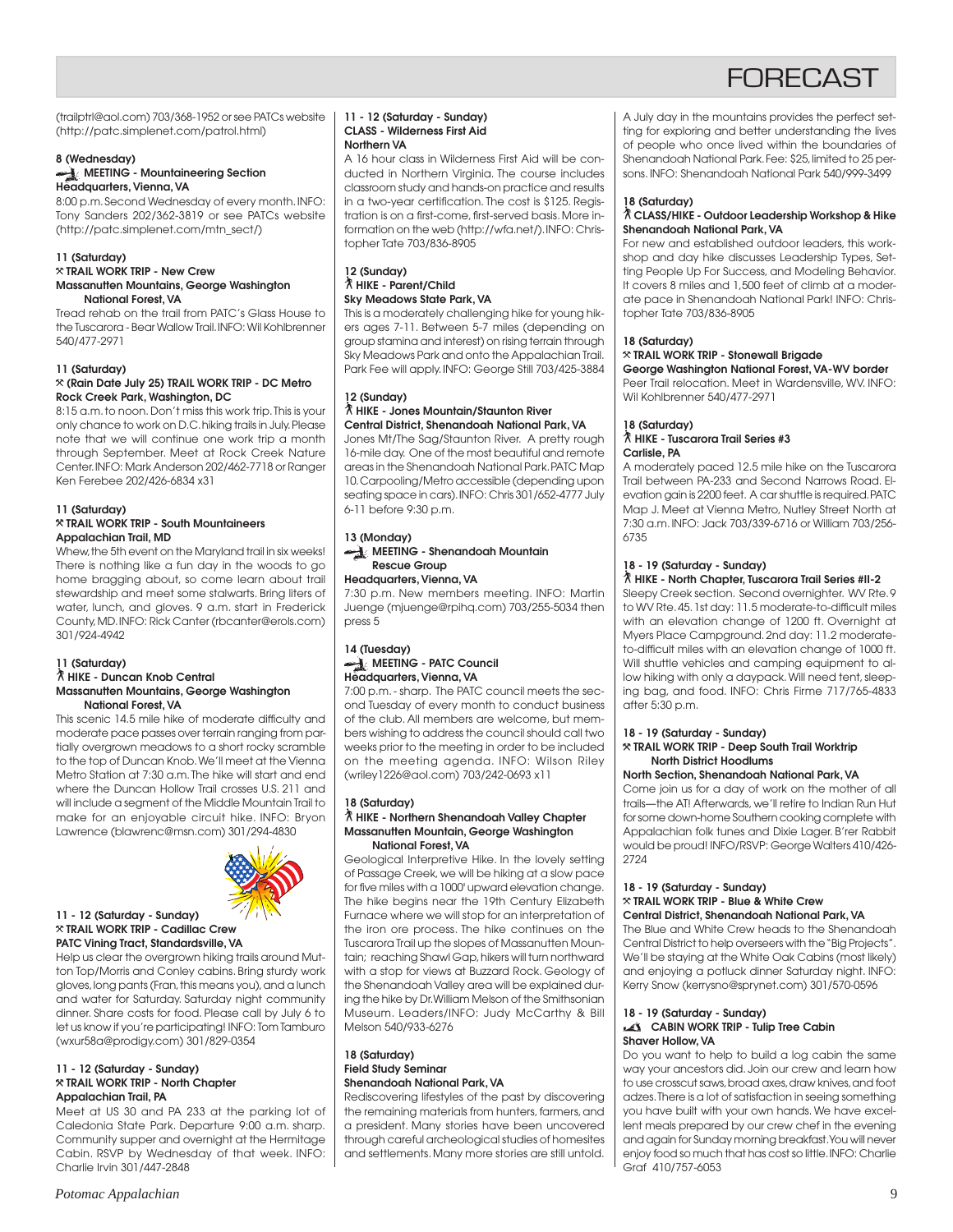## **FORFCAST**

## **20 (Monday)**

## **MEETING - Conservation Committee Headquarters, Vienna, VA**

7:00 p.m. INFO: Mary Margaret Sloan 703/807-0746

#### **21 (Tuesday)** ` **HIKE - Vigorous Hikers North District, Shenandoah National Park, VA**

A 16-mile hike with about 3000ft. of elevation gain

takes us down an old fire trail to Jeremyís Run, up Jeremy's many stream crossings to Knob Mountain, then over Neighbor Mountain. A good workout for strong hikers. INFO: Cliff Noyes 703/451-5181

#### **25 (Saturday)** } **TRAIL WORK TRIP Tuscarora Trail, PA**

For meeting place and other details, call Charlie Irvin, 301/447-2848.

### **25 - 26 (Saturday - Sunday) R&R TRIP - Cadillac Crew PATC Vining Tract, Lydia, VA**

If you've worked with the Cadillac Crew at least once this season, please join us for a picnic/hiking trip. In the evening, we'll tell exaggerated stories about our hiking excursions as we sit on the porch of Mutton Top cabin and watch the stars. Bring a lunch and water for Saturday. Saturday night community dinner. Share costs for food. Please call by July 20 to let us know if you're participating! INFO: Tom Tamburo (wxur58a@prodigy.com) 301/829-0354

## **25-26 (Saturday - Sunday) CABIN WORK TRIP - Blackburn Trail Center Round Hill, VA**

See July 11-12 listing.

#### **26 (Sunday)** ` **HIKE - Natural History Hike Central District, Shenandoah National Park, VA**

Come join Bob Pickett and friends as we do the 7.4 mile Camp Hoover circuit hike using the Mill Prong and Laurel Prong trails. We'll look for the only location of the great rhododendron in the Park, which may be in bloom, and for the closed gentians, which may be in bud. This is a nice summer hike, passing near one of the largest trees in the Park. Although Camp Hoover is closed for renovations, we'll be able to see what's happening and see the work in progress. Reservations and INFO: Bob Pickett 301/681-1511

## **28 (Tuesday)**

### **MEETING - Shenandoah Mountain Rescue Group**

## **Headquarters, Vienna, VA**

7:30 p.m. Meet in conference room. INFO: Martin Juenge (mjuenge@rpihq.com) 703/255-5034 then press 5

#### **28 (Tuesday)** ` **HIKE - Vigorous Hikers Central District, Shenandoah National Park, VA**

A 13-mile hike with about 2600 ft. of elevation gain will take us from Skyline Drive down to the Hazel River via Samís Ridge and then up the river, circling (almost) Hazel Mountain. INFO: Cliff Noyes 703/451-5181.



## **August**

## **1 (Saturday)**

### **DEADLINE - September Potomac Appalachian Headquarters, Vienna, VA**

5:00 p.m. All items for the next issue of the PATC newsletter must be submitted on disk if possible to headquarters, or via email or email attachment to pfankh@erols.com. Allow one week for postal service delivery.

## **1 - 2 (Saturday - Sunday)**

### } **TRAIL WORK TRIP and Charlie's Annual Corn Roast North Chapter, Appalachian Trail, PA**

Meet at US 30 and PA 233 at the parking lot of Caledonia State Park. Departure 9:00 a.m. sharp. Corn roast following the work trip. RSVP no later than Monday, July 27. INFO: Charlie Irvin 301/447-2848.

## **1 (Saturday)**

` **HIKE - Vigorous Hikers**

In the morning a 12-mile hike on Tuscorara/ Massanutten/Indian Grave Ridge Trails. In the afternoon, 12 mile float/paddle on Shenandoah River back to cars. Limit is 20 people. SASE and \$20/person deposit to leader by July 20th (estimated total cost \$22-25) - Cliff Noyes, 8117 Blairton Road, Springfield, VA 22152. INFO: Cliff Noyes 703/451-5181.

#### **1 (Saturday)** } **TRAIL WORK TRIP - South Mountaineers Appalachian Trail, MD**

Join the South Mountaineers Trail Crew for their 5th Anniversary work trip. The Crew originated on August 3. 1993, performing tread repair at Gathland State Park. This year's agenda a bit iffy at press time. Candles, cake, tools and humidity provided; bring a lot of water, lunch, and gloves. INFO: rbcanter @erols.com or Rick Canter 301/924-4942.

### **1 (Saturday)** } **TRAIL WORK TRIP Stonewall Brigade, VA-WV border**

Peer Trail relocation. Meet in Wardensville, WV. INFO: Wil Kohlbrenner 540/477-2971

### **4 (Tuesday)** ` **HIKE - Vigorous Hikers Great North Mountain, VA/WV Border**

A 17-mile hike with about 3400í of elevation gain includes climb to Sugar Knob Cabin, descent on beautiful Peer Trail, a climb up Pond Run and a visit to the dramatic Big Schloss castle-like rock formation. INFO: Cliff Noyes 703/451-5181.

### **4 (Tuesday) MEETING - Trail Patrol Headquarters, Vienna, VA**

7:30 p.m. Trail Patrol volunteers are PATCís good will trail ambassadors to the hiking public. They provide a visible, reassuring presence on the trails, educating the public on good hiking practices, minimum impact hiking and camping ethics. Patrol members are trained in land navigation, emergency procedures, radio communications and personal equipment. All patrol volunteers are also expected to become certified in a recognized basic first aid course. Some equipment and uniform items are provided upon completion of training. INFO: John Moore (trailptrl@aol.com) 703/368-1952 or see PATC's website (http://patc.simplenet.com/patrol.html)

### **5 (Wednesday) PICNIC - West Virginia Chapter Harpers Ferry, WV**

This year we will return to Highacre for our annual picnic meeting. This meeting has always been a great opportunity to meet other club and chapter members. Being a pot luck there always is a wide variety of food. We will meet at High Acre at 7:00 p.m. INFO: Jane 301/865-5399 before 9:00 p.m.

## **8 (Saturday)**

#### } **TRAIL WORK TRIP - New Crew Massanutten Mountains, George Washington National Forest, VA**

Tread rehab on the trail from PATC's Glass House to the Tuscarora - Bear Wallow Trail. INFO: Wil Kohlbrenner 540/477-2971

## **8 (Saturday)**

#### ` **HIKE - Tuscarora Trail Hike #II-3 Gore, VA**

Meet at 10:00 a.m. at parking area along Rt. 45 for Tuscarora Trail. Dresel Wayside section. Distance 16.5 miles, moderate hike. Elevation change: 400 ft. Rt. 45 to Gore, Va. (Jct. of Rt. 751 and Rt. 853). INFO: Christopher Firme 717/765-4833 after 5:30 p.m.

#### **8 - 9 (Saturday - Sunday)** } **TRAIL WORK TRIP - Cadillac Crew**

## **Shockeys Knob, Shockeysville, VA**

We're still working on the Tuscarora Trail relocation, so come on out to help! Overnight at a local cabin. Bring a lunch and water for Saturday. Saturday night community dinner. Share costs for food. Please call by August 1 to let us know if you're participating! INFO: Tom Tamburo (wxur58a@prodigy.com) 301/ 829-0354

### **10 (Monday) MEETING - New Members Headquarters, Vienna, VA**

7:30 p.m. Thrills and chills abound as hikes, cabins, excursions, and special events are stripped of secrecy for interested new and not-so-new club members. Just show up or phone ahead. INFO: Lisa Still (Stills2@aol.com) 703/425-3884.

## **11 (Tuesday) MEETING - PATC Council**

## **Headquarters, Vienna, VA**

7:00 p.m. sharp. The PATC council meets the second Tuesday of every month to conduct business of the club. All members are welcome, but members wishing to address the council should call two weeks prior to the meeting in order to be included on the meeting agenda. INFO: Wilson Riley (wriley1226 @aol.com) 703/242-0693 x11

## **11 (Tuesday)** ` **HIKE - Vigorous Hikers**

## **North District, Shenandoah National Park, VA**

A 22-mile day hike with about 3000 ft. of elevation gain. Appalachian Trail from Rt 55 into SNP, to Dickey Ridge Trail, then descent to Front Royal along Dickey Ridge. Bailouts are possible along Skyline Drive. INFO: Cliff Noyes 703/451-5181

## **12 (Wednesday)**

## **MEETING - Mountaineering Section Headquarters, Vienna, VA**

8:00 p.m. Second Wednesday of every month. INFO: Tony Sanders 202/362-3819 or see PATC's website (http://patc.simplenet.com/patrol.html)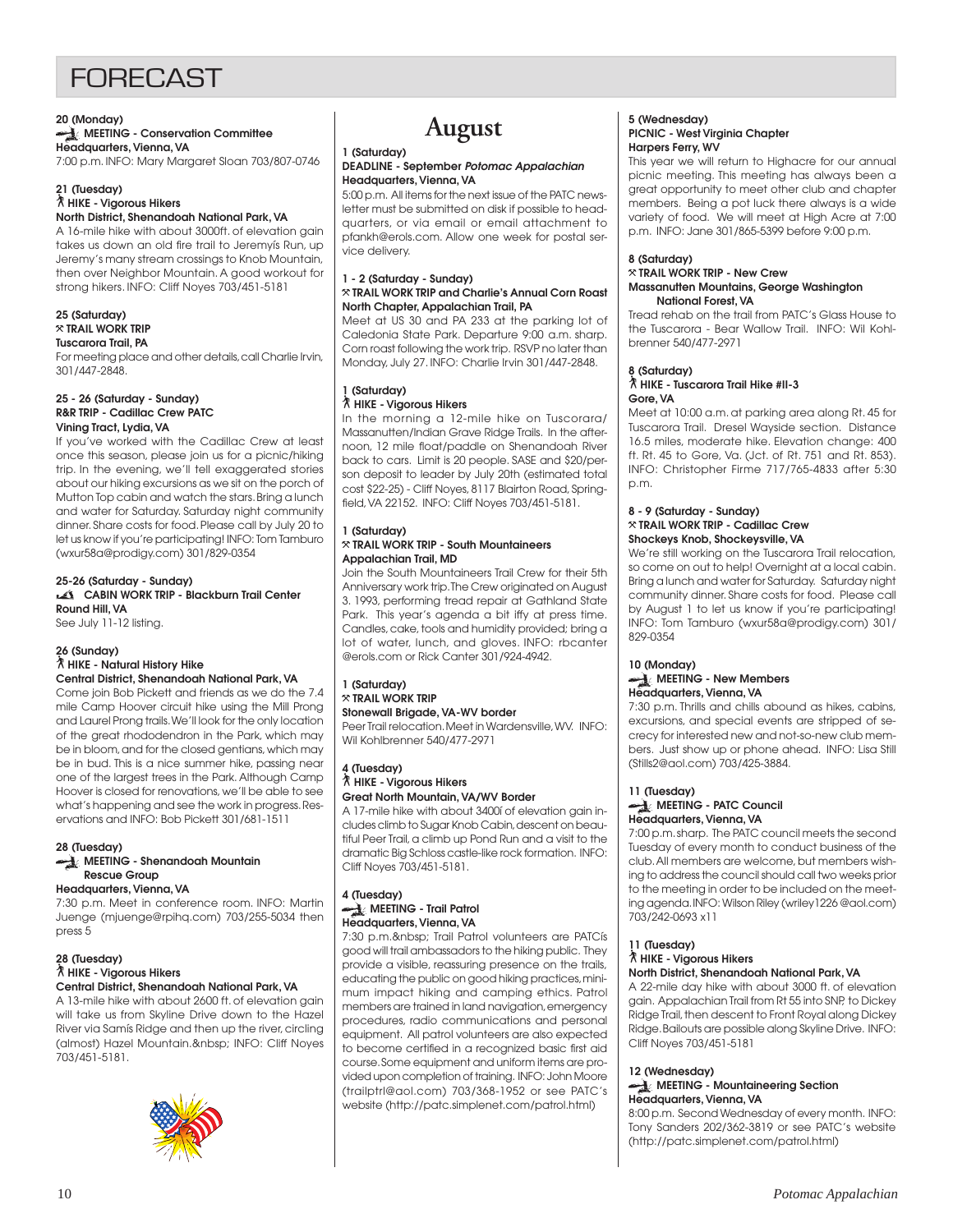## **FORFCAST**

**15 (Saturday)** } **TRAIL WORK TRIP Stonewall Brigade - VA-WV border**

Peer Trail relocation. Meet in Wardensville, WV. INFO: Wil Kohlbrenner 540/477-2971

#### **15 (Saturday)** ` **HIKE - Parent/Child Appalachian Trail, VA/WV Border**

Hike 7 miles on the Appalachian Trail on reasonable terrain. Visit a PATC shelter. Moderate hike for young hikers ages 7-11. INFO: George Still 703/425-3884

#### **15 (Saturday)** ` **HIKE - Tuscarora Trail Series #4 Shippensburg, PA**

A moderately paced hike 16.5 mile on the Tuscarora Trail between Second Narrows Road and PA-641. Elevation gain is 2400. A car shuttle is required. PATC map J. Meet at Vienna Metro, Nutley Street North at 7:30. INFO: Jack 703/339-6716 and William 703/256-6735.

## **15 (Saturday)**

#### ` **HIKE - DAY HIKE: Stoney Man Mountain Central District, Shenandoah National Park, VA**

Two separate hikes with great views up at the cooler elevations above 3500 ft. Hike a 3-mile circuit, with 900' upward elevation change, which includes the Stony Man Nature Trail, the Little Stony Man Trail, and the Passamaquoddy Trail. Following a look around the Skyland Resort, developed by George Pollock before the Park was created, we will hike an additional mile, on the Bushy Top Trail, out to Millers Head for the view. As we retrace our steps, we'll walk up the 400' elevation change at a slow pace. INFO: Tina and John Kauten 540/665-2084

## **15 (Saturday)** } **TRAIL WORK TRIP Tuscarora Trail, PA**

For meeting place and other details, call Charlie Irvin. INFO: Charlie Irvin 301/447-2848.

### **22 (Saturday) CLASS - Field Study Seminar Shenandoah National Park, VA**

Air currents move things around, but what are the current air issues? How do our local air quality issues impact mountains, valleys, rivers, and everything living in the larger Chesapeake Bay region? Discover the latest findings in air quality issues and how our choices today affect the quality of life tomorrow? Fee: \$25, limited to 25 persons. INFO: SHENANDOAH NATIONAL PARK 540/999-3499

### **22 (Saturday)** } **TRAIL WORK TRIP Appalachian Trail, MD**

9 am. Weeding or tread repair likely for this event. Learn how to create a waterbar or use a weeder and join in the fun and teamwork that trail stewardship provides. Bring water, lunch, water, gloves and more water. INFO: rbcanter @erols.com or Rick Canter 301/924-4942.

## **Upcoming**

#### **September 12 - 13 (Saturday - Sunday) HIKE LEADER TRAINING - Blackburn Trail Center Round Hill, VA**

The third annual hike leader training will take place at newly-remodeled Blackburn Trail Center in mid-September. We will be talking about first aid on the trail, trail leadership, planning hikes, and extricating fallen hikers, among other things. There will be opportunities to problem-solve in situations that are very realistic for our hiking area. Whether you are an inexperienced leader or an old hand, you can get something out of this year's event. Cost will be a big \$10, primarily to cover food Saturday evening and Sunday morning. Sign up now. INFO: Tom Johnson 410/ 647-8554.

## **The Costa Rica Gambit -1999**

The 1998 PATC trip to Costa Rica has<br>barely concluded, and already next year's trip is in the hopper.

This year's adventure featured a climb of Barva volcano, a quest for the mysterious quetzal bird (it succeeded), lounging in the Pacific surf at the remote Punta Dominical (and again at the more accessible Manuel Antonio beach), an overnight in the jungle at Hacienda Baru, nighttime viewing of the erupting Arenal volcano, and sloths, howler monkeys, scarlet macaws, man-eating plants, and even a voracious croc chasing a panicstricken cow through a river bottom. In other words, all the wholesome delights of a tropical paradise like Costa Rica.

Had enough? If not, get a peek at next year's

trip. It will include a trek through the Hitoy-Cerere Nature Reserve, so remote and inaccessible that last year exactly 37 tourists registered at the ranger station, and to the Bri Bri indian reservation, deep in the Talamanca mountains. Also on the agenda are hiking and snorkeling at Cahuita on the Caribbean coast, canoeing a river estuary at dawn to see rare tropical birds, rafting on the Sarapiqui River, and the annual trek to Arenal volcano. And of course, there is the traditional down-time at the luxurious Tilajari resort, and the annual climb up Barva volcano. Your guides, Tom and Steve Johnson (Los Dos Hermanos, unincorporated), promise good accomodations at a reasonable price, plus a well conducted tour and lots of camaraderie. But hurry - the trip is already more than half full. Dates: March 12-24. Call Tom at 410/ 647-8554 for information. ❑

#### **August Sun Aug 10 – Sun Sept 4 BACKPACKING TRIP - Glacier National Park**

Joint trip with No. VA Hiking Club. Fly from Baltimore to Spokane, Washington — 6 hour van ride to Glacier. Two groups of 6. Five day, 35-mile backpack loop trip in Many Glacier area follows mostly contour lines, two passes though. EL 7—9000 ft. difficulty rating: Moderate. We may stay at lodge on the first and last night. Four openings. Deadline July 15. Cost: aprox. \$550 for air, transportation, lodging. INFO: John Powers 301/698-5263 Speleol@ aol.com or Mike Gingerich 703/590-3188 mgingerich@jnps.com

## **Looking Back**

20 Years Ago this Month....

Myron Glaser cabin (financed through an anonymous donation) dedicated June 25th with 30 Glaser family members and 130 others in attendance. SNP Survey on future priorities resulted in the following #1 rankings: Washington Metro Residents - Increase education in proper use of park; Front Royal region - Improve and control trailhead parking. PATC surveys AT rerouting so that the trail will pass through Harpers Ferry. PATC forwards response to USFS opposing development in the Mount Rogers National Recreation Area (including construction of a scenic highway).

## 40 Years Ago this Month....

Report on a hiking trip to the C&O canal near Frederick: "Was them hikers cold and wet! Most of the women changed into dry clothes they'd brung with them. One of them dames had on so many clothes, it took her over an hour to get out of her wet ones and into dry ones, and what a sight - red knit underdrawers! We gals was laughing so that one of the guys even put his glasses on so's not to miss a trick even tho a couple of other dames was holding a blanket up as a screen."

## 60 Years Ago this Month....

Park Service completes graded trail through the Blackrock rock tumble in the south district of SNP. SNP announces plans to construct shelters in the upper Old Rag valley and the south slope of High Knob near Smith Roach Gap. An April 24th trip report to Kennedy's Peak and one of the club's shelters in the Massanuttens reports that "Human interest was supplied by competition among the men for the 'privilege' of carrying three 40-lb mattresses the three miles from the bus to the shelter".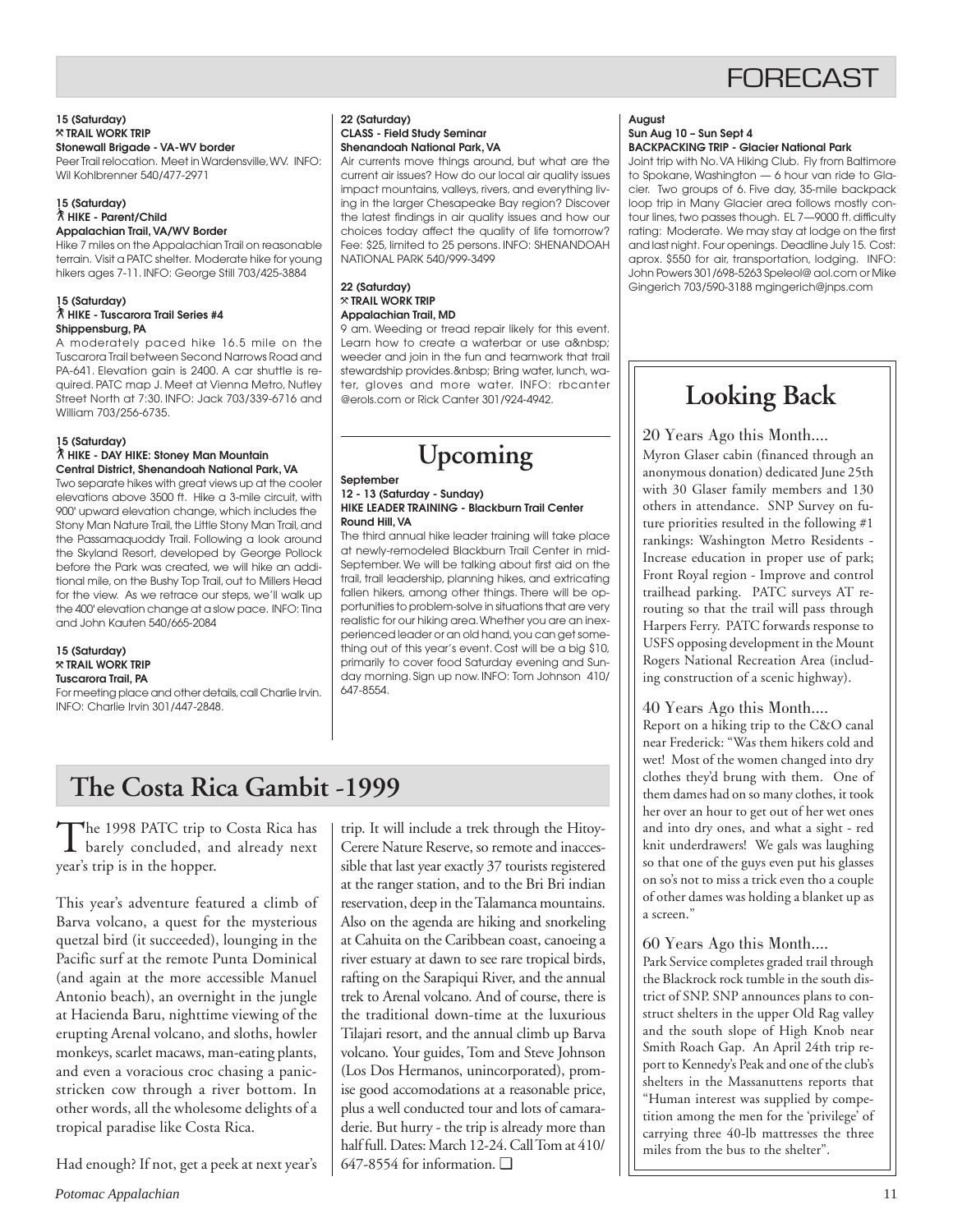## **A Trail Story (Part II)**

*T he history of a particular trail is rarely remembered in detail because it is rarely recorded. The Potomac Appalachian Trail Club (PATC) archives happen to have records for one short (six and a half miles) of Appalachian Trail from the moment it was begun until today. This is the history of the Crampton's Gap/Weverton section of Appalachian Trail (AT) and the land it lies on.*

## **Hikers Begin To Take Interest**

Two trail clubs initiated challenging hikes in 1940. The Mountain Club of Maryland (MCM) one June weekend offered a 40-mile hike from PenMar to Harpers Ferry. Twentyone hikers left the Pennsylvania line at 3:15 a.m.; the first four marathoners crossed the railroad bridge into Harpers Ferry at a little after 3 p.m. By 7:13 p.m., 14 more had finished the hike. In September, the PATC offered one of its "All our AT" series hikes, from Turners Gap to Harpers Ferry. Forty-four of the 60 registrants did the entire route. Three local children gave hikers an unexpected serenade at the crumbling Gapland estate. Some hikers so enjoyed the view at Weverton Cliffs that they got little further that day.

Early in 1941, Schairer decided to reduce the length of trail sections assigned overseers so they would find it easier to keep their sections in order. He divided the Crampton's Gap Weverton segment of AT into two sections, with the Pleasant Valley overlook the dividing point. Henry Hendrickson took the new northern half for a few months' overseership, but then he went into military service. Kathryn Fulkerson and Marian Lapp retained the responsibility for the southern half but added G.J.P. Barger as a third member. A couple other names appeared as their co-overseers in early 1941, but, with the next listing of trail overseers, these names had vanished, probably also into military service. From the end of 1941 on, the Fulkerson-Lapp-Barger triumvirate were overseers for all six and a half miles of AT.

In 1943, the regional Eldership of the Churches of God bought the 101 acres of the Gapland estate, with the announced intention of converting it into a home for their eyed [Q: WOULD THIS BE ELDERLY?] and a youth camp. They bought it and did nothing more. In 1948, the Frederick (MD) Chamber of Commerce and the Frederick County Historical Society bought the property from the church for \$3,553 and promptly donated it to the State of Maryland for a state park.

Hike-all-of-Maryland-in-one-day was resumed by the MCM in June 1949. This time only 17 hikers left PenMar at 3:15 a.m., had breakfast at Wolfe Shelter and lunch at Washington Monument, with salt tables and water at Crampton's Gap and Weverton. Six people finished at Harpers Ferry: three at 5 p.m., the others arriving by ones and twos up till 7 p.m. Every other year since then, MCM has repeated this hike. About 70 percent of those who begin at PenMar finish between eight and 16 hours later at the Goodloe Byron footbridge to Harpers Ferry.

The next 10 years saw a series of overseers, of whom only two (Robert D. Chew and Grant Conway) lasted as long as two and a half years. A work trip report of 1957 on a five-mile section at the southern end of the trail said "it looked like it hadn't been worked on in five years." When a PATC Truck Trail Traverse hike did this stretch in 1959, maintenance had continued lax. "Occasionally we removed fallen branches from the trail. At one place everybody got a free tattoo from some blackberry bushes," they reported. Then the hikers met a maintenance party cleaning toward them. "From then on the trail was in better condition."

Meanwhile (1950-1952) the state of Maryland sent prisoners from the Hagerstown reformatory to Crampton's Gap to rid Gapland grounds of the briars and trees that had moved in on them. Restoring all the buildings for use was felt to be too costly to attempt. Mount Gath was sold to a private party. Gapland Hall became the residence of the park manager. Part of the den and library were restored as a museum for the park. The fourth house and all outbuildings but the barn and mausoleum were torn down. Nothing was done to preserve the barn or mausoleum. By 1975-1976, the barn had collapsed, leaving only its stone foundation walls standing. In 1958, enough of the park was in good enough repair that the park could be dedicated under a new name, Gathland State Park. "Gash's" grandson spoke of his memories of his grandfather and the glory days of the property.

In 1961, Grant Conway was still maintaining all six and a half miles of AT. Some time before 1961, the Supervisor of Trails, Edward B. Garveu, returned to Schairer's 1940 decision and divided the six and a half miles into three-plus-mile segments, with different overseers. Conway retained the southern half (from Pleasant Valley overlook to Weverton) until 1964, when James J. Britt picked it up 1965- 1970. The northern half remained unassigned or with a series of short-time overseers, one of these being Ed Garvey (1963-1964). Cecil Wadleigh was overseer from 1956-1970.

## **Outside Forces At Work**

Down at Weverton, the State Highway Department got busy between 1961-1963 in widening the Frederick-Harpers Ferry road into a four-lane highway. The railroad station and the row of stone workers cottages that dated back to the 1840s were torn down. An embankment closed off the lower end of the county road to Boonsboro, which the AT hiker was expected to climb, dodge the speeding cars, and reach the C&O Canal tow-path to continue toward Harpers Ferry.

Another bit of construction affected the trail. About a hundred yards south of the Brownsville post-road crossing of the Gap, AT&T cut a 50-foot wide swath of woodland, dug a trench, and buried their Morristown-Parkersburg coaxial communications cable.

In the spring of 1963, 11 members of the Cumberland Valley Athletic Club (Hagerstown) left Boonsboro early one morning to walk up to the AT in Turners Gap, follow it south to the C & O towpath and, much later, pick up country roads to take themselves into a school yard near Williamsport. Four completed the 50-mile trek by 7:10 p.m. The challenge appealed, and the event was repeated the next year and succeeding years, drawing more registrants each year. By March 1974, 1,355 men and women started the marathon, but only 225 finished within the required 14 hours. That March day had such miserable weather that the 1975 event and all succeeding ones were held in November. The JFK Hike/Run, which it began to be called in 1965, is an annual event, with registration restricted to about 350 persons. Finishing time for winners in the l990s has been between six and seven hours. Damage to the AT has been reported north of Crampton's Gap, but no noticeable harm has been seen south of the Gap. Several runners have, however, dashed past the double blaze and found themselves at the edge of Weverton Cliffs.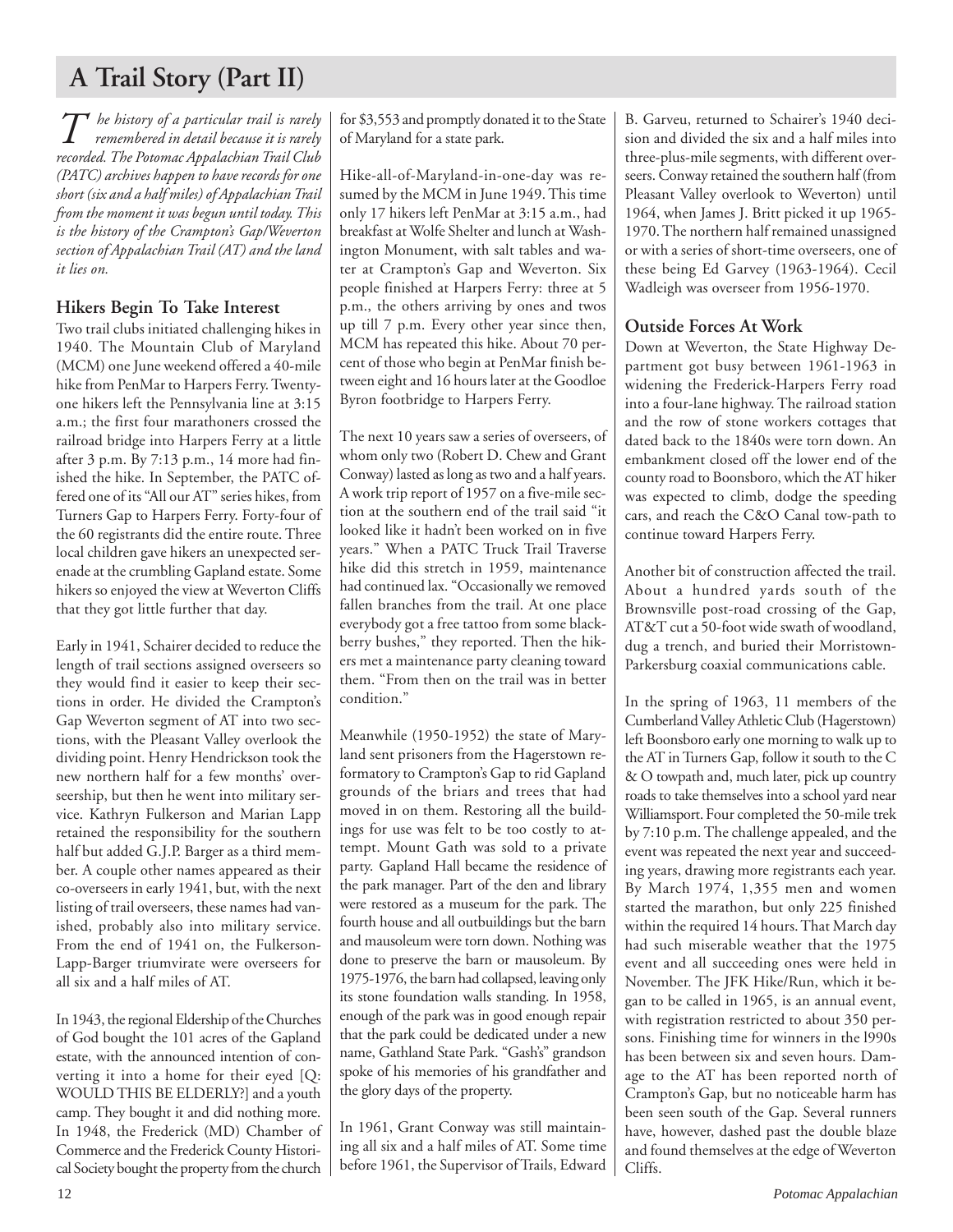## **NOTICES NOTICES**

**PATC SHELTER LOOKING FOR OVERSEER:** The PATC Shelters Committee is presently seeking an overseer for the BOONE RUN Shelter located in George Washington National Forrest. If interested, Please contact John Andrews at jnandrews@aol.com or call 703-938-0349.

**BACKPACKERS NEEDED** This Summer To Explore The Pacific Northwest Trail. The Pacific Northwest Trail Association will publish its all-color guidebook in April 2000. I have written the manuscript and will field test it this summer. I need one or more backpackers to volunteer with revisions, videos, navigation, and photography. Our group is creating and preserving America's most scenic long distance trail from Glacier to Olympic national parks. The PNT is an 1100-mile route that uses existing trails and remote roads that we are linking together with new construction. We are an all-volunteer group modeled on the Appalachian Trail Conference. We are involved in direct citizen action to develop and preserve the PNT for educational and recreational purposes. Visit our Website (see PATC "Links" page at http:/ /patc.simplenet.com/oth\_plac.html) Be a Pacific Northwest Trail pioneer and explore America's most scenic trail this summer. Ron Strickland, PNT Guidebook Author (ronstrickland@msn.com) 206/324-9359

**PATC MEDICAL COMMITTEE** Looking for Help Newly-appointed medical committee chair for PATC needs assistance with computer presentations for wilderness medicine classes. Will work at PATC HQ in Vienna. No equipment needed - just some time and expertise with computers. Call Dr. John McNamara at 703/528-4519.

**HEADQUARTERS HOUSE COMMITTEE FORMING.** Take Pride in Your Club! We're looking for a few good volunteers to form a Headquarters House Committee to monitor conditions and undertake minor maintenance projects in the Vienna Headquarters building. INFO: Warren Sharp, 703/242- 0693, x-11.

**NEW MEMBERS MEETINGS** are hosted the first Thursday of each month at PATC Headquarters. If you're new to PATC, the meeting is a great opportunity to find out about club activities and meet some of the folks who lead these activities. Check the Forecast for specific meeting times.

**MID-WEEK TRAIL WORK.** Can't make it to a trail crew on the weekend? Have a free day during the week? I'm retired and work on trails in the Great North Mountain and Massanutten North Districts. Work with me. No experience necessary. I supply tools, instruction (if needed) and a sense of humor. INFO: Wil Kohlbrenner 540/477-2971.

**SHENANDOAH RIVER LAND/ BLUE RIDGE MOUNTAIN LAND** 10.19 acres of wooded land for sale, 557 ft. frontage on the Shenandoah River with natural canoe put-in, in Jefferson County West VA, 90 minutes from the DC area. Birds, wildflowers, views, great retreat abutting a 500 acre rolling pasture, \$69,900. Contact Anne McCormick (owner) 505/624-2434 or Cricket Morgan, agent for Greg Diden Realtors, 304/ 876-6400, evenings 304/725-6670.

**NOT INTERESTED IN WORKING OUTDOORS?** PATC has a continuous need for Headquarters Volunteers willing to help out with a variety of tasks — from manning the sales desk in the evening, to providing typing or office support. It takes a lot more than trail workers to keep the Club going! INFO: Wilson Riley<br>(wriley1226@aol.com) 703/242-0693. (wriley1226@aol.com) Ext. 11.

**PATC OVERSEERS** get BIG discounts from the following merchants who support our volunteer programs: -Blue Ridge Mountain Sports (Charlottesville/Tidewater)-20% -Hudson Trail Outfitters (DC Metro Region) 15% -The Trailhouse (Frederick, MD) 15% -Casual Adventures (Arlington, VA) 10% -Campmor (Mail Order via PATC HQ) 10% Check the back page of the PA for the latest trail, cabin, and shelter overseer opportunities. And all PATC members receive a 10% discount from Blue Ridge Mountain Sports. Be sure to have your membership ID or overseer ID ready when you shop.

**SHENANDOAH MOUNTAIN RESCUE GROUP** (SMRG) is seeking people interested in wilderness search and rescue. New member orientation meetings are held every month at PATC headquarters. NO EX-PERIENCE IS NECESSARY. INFO: Martin Juenge 703/ 255-5034, then press #5.

**TOOL ROOM VOLUNTEERS NEEDED** to help sharpen and maintain tools at PATC Headquarters. INFO: Pete Gatje 703/242-0693 x13.

**SITTING AT HOME ON A RAINY SUNDAY?** Why not stop by PATC Headquarters for the monthly Sunday at the Club — great slide shows and fascinating stories? INFO: Lisa Still (Stills2@aol.com) 703/ 425-3884.

**PURE MAPLE SYRUP.** PATC Life Member relocated to the Berkshires makes his own. A quart shipped within the USA is \$18.00, and makes a perfect gift. Contact me for a brochure. Tom McCrumm, 755 Watson-Spruce Corner Road, Ashfield, Massachusetts 01330, (413) 628-3268.

**PHOTOGRAPHS NEEDED.** Pictures taken on any of the hikes in Hikes in the Washington Region: Part C. This includes hikes in Rock Creek Park, Dumbarton Oaks, Theordore Roosevelt Island, Glover Archbold, National Arboretum, Doncaster, Cedarville, Myrtle Grove, Piscataway, Cosca, Jug Bay, Watkins Regional Park, and Calvert Cliffs. New edition being prepared for release this fall. Contact Jean Golightly @ jcgolghtly@aol.com or call 703-591-9363.

**TO LONGTIME MEMBERS**—A number of you have requested anupdated club membership directory. For various reasons, it seems impractical to produce one. However, a directory, limited to the members who joined between 1927 and 1981 has been produced. Alphbetical by last name,it has the full address and home phone of these long-term members, as well as their date of joining PATC. To cover the cost (photocopying and postage) for the 20-page list, send \$1.00 and a self-addressed stamped envelope to Membership Coordinator, Potomac Appalachian Trail Club, 118 Park Street, SE, Vienna, VA 22180. Mailing will be done the first of next month.

Notices are published free of charge for PATC members only. PATC cannot vouch for any of the advertised items. No commercial advertisement or personal notices unrelated to hiking will be accepted. Deadline for inclusion is the first day of the month preceding issuance of the newsletter. PLEASE let us know when your notice is no longer applicable.

In the mid-1970s, maintainers took responsibility for longer periods of time. After James Britt who held the southern half of the trail from 1966-1972 retired, it had no overseer until 1975, when John Pertsch took over and kept it until 1995. Robert and Mildred Tuckerman oversaw the northern half from 1971-1975. Paula Strain took the responsibility in early summer 1976 and retained it until 1998.

During these years, maintenance on both sections was relatively easy. Mature timber controlled the growth of briars and grapevines.

There was little or no erosion except at one location on the southern section.

Tom Floyd and his Chester Gap trail crew built a new route with graded switchbacks up the slope in 1975. That year the Maryland Highway Department agreed that the AT could be relocated under the US 340 highway bridge over Israel Creek. This hiker-safety relocation required a change in the trail route through Weverton village as well. Another relocation (1978) attempted to solve the southern section's erosion problem, a few hundred feet of trail about three-quarters of a mile north of Weverton cliffs.

All state lands on South Mountain over which the AT passed were put into a South Mountain Natural Environment Area in 1977, with the manager of Gathland Park in charge. Seven years later, the Environment Area became South Mountain State Park. The AT corridor then became a Special Management Area in all four state parks so that the same regulations applied to all 39 miles of Maryland AT. A Maryland Appalachian Trail Advisory Committee, with representatives from DNR, the National Park Service, the Appalachian Trail Conference and PATC, replaced a similar informal group that had been coordinating trail management.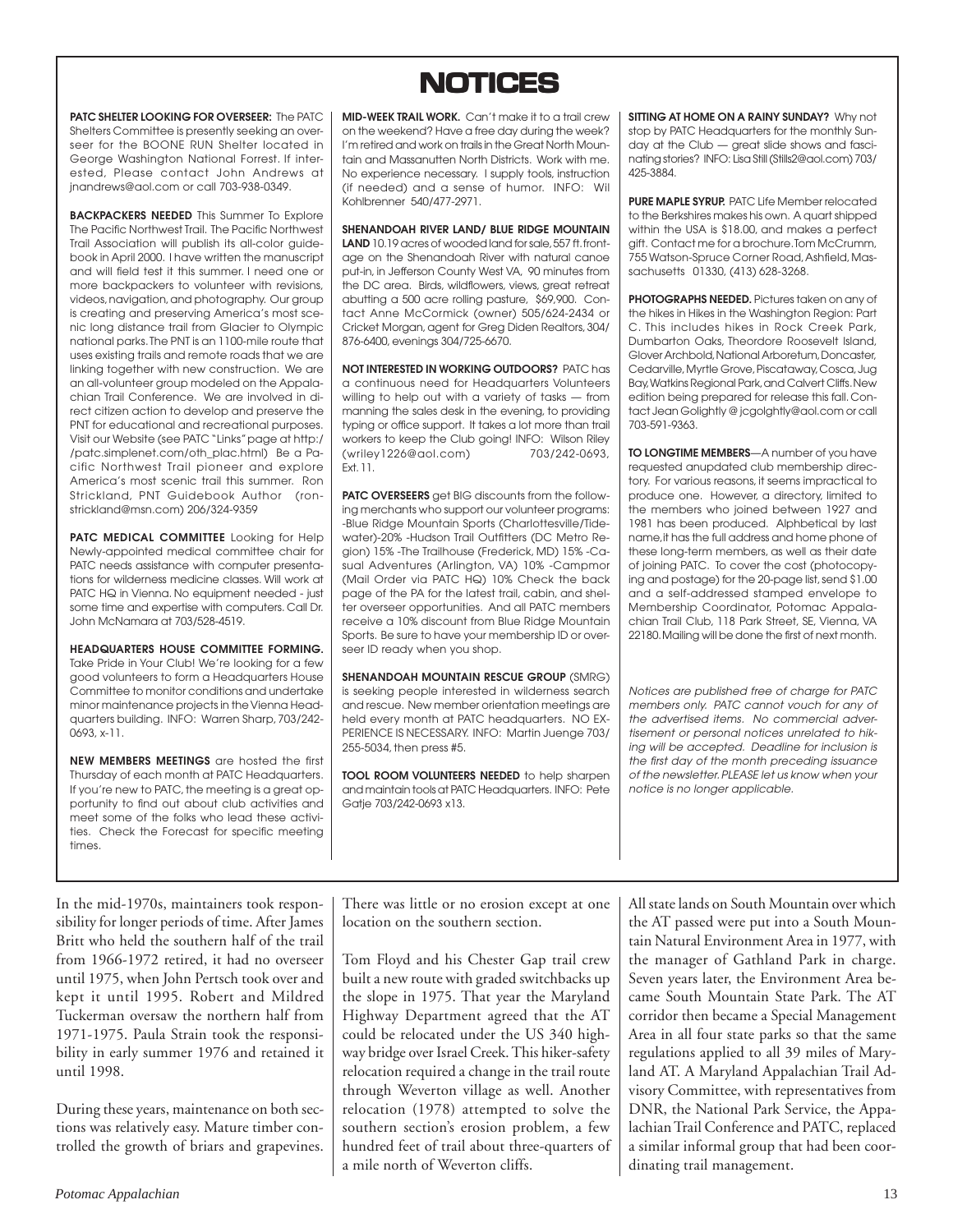"Decorations" appeared on the Crampton's Gap/Weverton trail. A granite wilderness memorial remembering a young trail volunteer, Glenn Caveney, was placed in 1972 a yard or two east of the trail and a few hundred yards south of the Gathland Park boundary on a plot bought for the purpose by the PATC.

The state bought the parcel a few years later when enlarging Gathland Park. A bronze plaque remembering deceased Maryland Congressman Goodloe Byron was mounted on a rock at Weverton Cliffs in 1979. Byron had been influential in the passage of the National Trails System Act of 1978, which gave practical protection and financial support to the Trail.

## **Trail Faces Natural Disasters**

Fire swept parts of the six-and-a-half-mile trail three times in these years. In 1976, 65 acres of Gathland Park burned. In 1979, fire came upslope from near Weverton to burn a 100- by 150-ft. swath across the AT. In 1991, a similar fire came across the trail half a mile below Brownsville Gap, burning a 50- by 75-ft. swath. In all three fires, bushes of the understory were destroyed without harming timber.

The southward march of the gypsy moth in 1987-1988 did more damage to the leaves and young branches of the woodland. The mixture of tree species in this part of South Mountain is such that the permanent damage done in areas where oaks were dominant was limited. However, there are more fallen branches and windtoppled trees in recent years than there were 20 years ago, but the forest also is older.

The Maryland Department of Natural Resources, for budgetary reasons, closed Gathland Park to public use in 1992. Local residents promptly formed a Friends of Gathland Park association and now keep the museum open on summer weekends and do some maintenance of the grounds, though the mausoleum is in serious disrepair. It is probably beyond saving by volunteer labor.

Trail users continue to cut switchbacks up Weverton heights. They also pile rocks over the ashes in fire rings at illegal camps. However, the amount of litter left at these campsites and along the trail has decreased considerably in recent years.

The winter of 1997-1998, with its abundant rain and lack of snow, created visible erosion on parts of the northern half of the trail, where none had previously existed, and serious enough erosion at the southern half's always troublesome spot that a waterbar construction trip was made by the South Mountaineers crew in the spring.

Sixty-six years isn't old for a trail. The Crampon's Gap Weverton section of AT is just entering middle age. It has more history to be made. ❑

> *–Paula Strain, Archivist (and trail overseer)*

## **The Avery Era Ends (Part II)**

 $\bigodot$ n January 28, 1941, the baton was<br>passed. With Dr. Schmeckebier in as President, William Appel as First Vice-President and Frank Hayden as Second Vice-President, Frank Schairer staying on as Supervisor of Trails, and other familiar names like Kathryn Fulkerson as General Secretary, Violet Morling as Corresponding Secretary, and the Recording Secretary's post filled by Anna Michener, the Club was in good hands. The Financial Report showed that the bank balance had been \$]37.81 on January 1, 1940 and was \$302.56 on December 31. There was a savings account of \$824.49. Receipts had been \$2,867.76 for 1940 and expenditures were \$2,703.01. Even if possible to interpolate into today's figures, possibly 7 or 8 times as much, possibly 10 times more, this was not a great deal of money to be in circulation in a group like this, but PATC made do with it.

Dr. Schmeckebier felt that the Council was the body to set Club policy, and not the President, as had been done under Avery. The President and other officers were the ones to implement the policy set by the Council, to do what the Council wanted done. Lawrence Schmeckebier was a man to delegate and share authority and responsibility. The Club had done very well under Avery. The old system had served well with a brand new pioneering organization. The members had accepted this

and worked well with his dominating personality, but the new way had come to the Club, and perhaps the change was overdue.

A committee to study the status of the group of climbers was formed. The problem of their becoming a separate unit under the 'umbrella' of the PATC was to be solved, positively or negatively. Frank Schairer called for younger Trail Overseers. Many of those in that position had left, because of their age - the job of maintaining trail becomes more difficult as one grows older - moving away from the area, new jobs or family responsibilities, or overtime work sapping their time and energy. Frank felt these vacancies would be filled and those filling them should be younger than the ones that had left the posts. Selective Service was taking some into the armed services, and as the war drew inevitably closer, more would go. He felt, as always, that measures must be taken to keep the trails open. Dr. Schmeckebier noted that word had come to him from outside sources that cabins reservations were being handled very well by Club volunteers. Non-members were complimentary on this activity. All of this activity and proposed activity was covered at various Council Meetings that spring of 1941. The Club was moved forward under the new administration. Things went well.

A trip to Maine was planned during that spring and summer. The group went in late August and early September. There was much work done on the AT in Maine, and some good hiking gotten in. All on the trip had a great time. Edna Rousseau, who wrote it up for the old BULLETIN, told of having to spend evenings doing office work she had brought along, because of the pressure of the war in Europe coming closer and closer to this country. Their last night on the trail saw a classical sunset and a beautiful display of the aurora borealis which lasted far into the night. This was the last long trip the Club ran before the war came to the U.S.

The story of how the PATC helped build and open the Appalachian Trail in Maine and helped start up the Maine ATC is a fascinating one. Again, Myron Avery's influence is evident. He showed his loyalty to his native state in this way, and helped complete the northern part of the great hiking trail.

On the weekend of old Armistice Day, November 8 to the 11th, 1941, the Club ran a four-day trip to Green Ridge State Forest in western Maryland. Many of the climbing group went on it. Their climbs were led by the late Paul Bradt, their unofficial leader and spokesman. The hikes were led by Vic Howard and Orville Crowder, both now de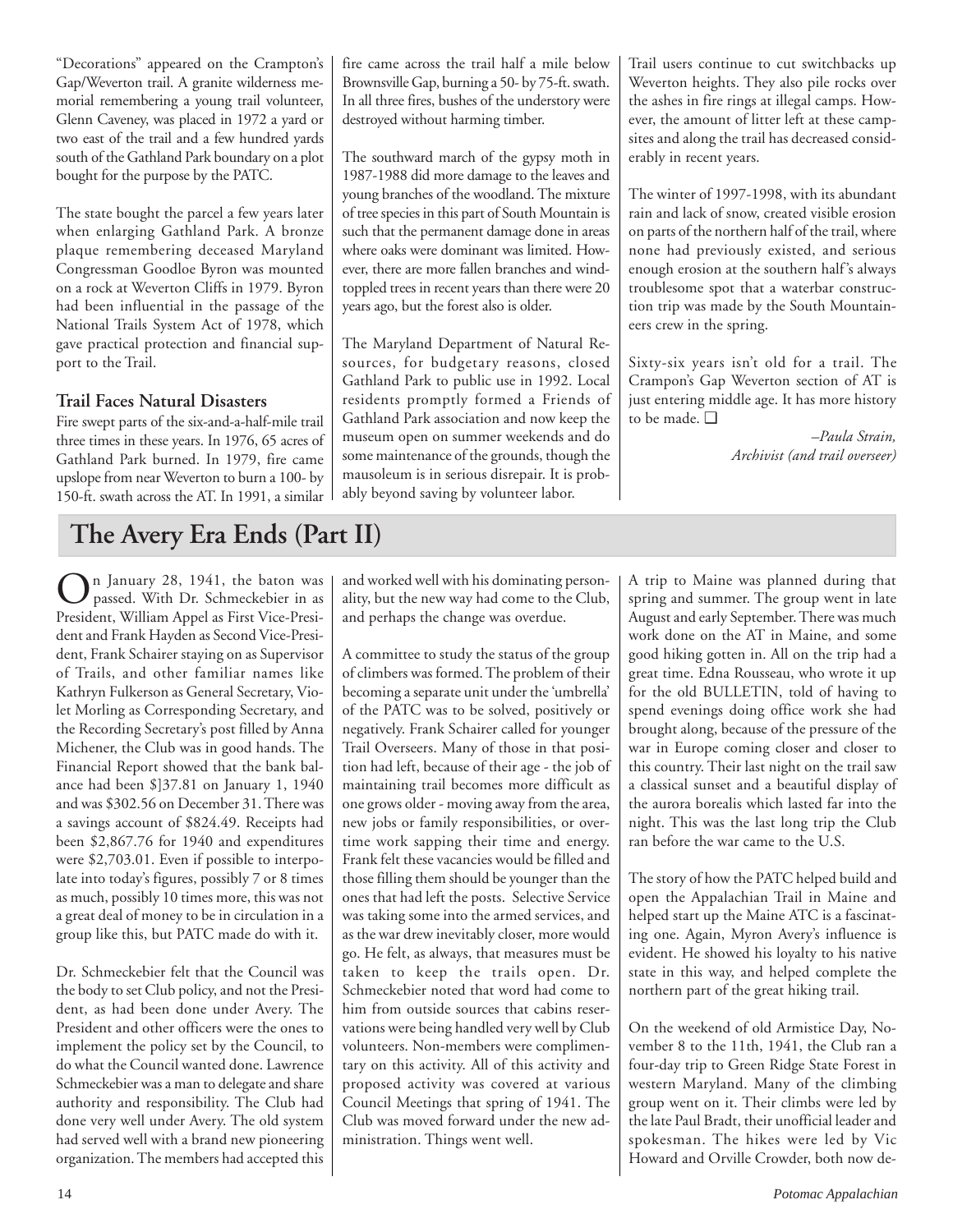ceased. All thought it was a great trip. It was so good and was enjoyed so much, that, like the Maine trip, it seemed like those on it knew that this good period in the Club's and their lives, the pioneer time of the PATC and those who were its members, was coming to an end. It all seemed special to those on the trips.

Four weeks later, on Sunday, December 7, 1941, the armed forces of the Japanese Empire bombed the military bases in Pearl Harbor, Hawaii. Not only had the Avery Era ended for the PATC, in more ways than just formally with Dr. Schmeckebier taking over his long-held post as President eleven months earlier, but an era in the history of the United States had also ended that day. The four years of war would be hard on both the nation and the PATC. Both would come through in good shape. Somehow the Club found ways to go

## **Book Review**

Bryson, Bill *A Walk in the Woods.* Illus. by David Cook. London, Doubleday, 1997. 320p. \$25 paper.

Lummis, Charles W. A *Tramp Across the Continent.* London, University of Nebraska Press, 1982. 270p ( A Bison Book) \$8.95 paper.

How greatly long distance walking (not to mention the hiker himself) has changed in the last hundred years was brought home by the arrival in the mail of these two books. Bill Bryson tells of his 1997 attempted through-hike of the Appalachian Trail; Lummis' book is a reprint of a long out of print account of an 1884 walk.

From September 1884 through January 1885, Lummis walked, for the pleasure of seeing the country, from Cincinnati to Los Angeles where a job awaited him. He placated his new editor by sending him columns about the walk, which later became a book. Lummis' family sensibly went to California by the train, and he walked alone except for a stray dog which joined him en-route, and pick-up companions who never lasted more than a day or two.

Bryson got the idea of walking the Appalachian Trial when he discovered it passed through his new home, Hanover, N.H. His family and most of his friends had no interest in accompanying him, but his overweight friend, Stephen Katz, whom some will have met in Bryson's earlier *Neither Here Nor There,* joined him..

out and work on the trails and keep them open, to keep members interested, to run hikes now and then, to keep its finances in shape, to keep its morale up, to do all of these things in spite of many obstacles. Gas and tire rationing, inflation, shortages of manpower, overtime work for members, all were overcome. Much of the will to do this was because of Myron Avery's inspiring leadership and the standards and work ethic he had instilled in the members. Under a strong but more relaxed leader, an organized man who was outwardly easier in manner, it did its chosen job and kept itself solid enough to be in good shape when the war ended in August, 1945. After the war years, it was able to go on to better things in its growth and activities. ❑

*–Dave Bates*

Lummis completed his 3507 mile walk in 143 days. Bryson and Katz walked from Springer Mountain, Gal, to Clingman's Dome, N.C., the whole of Virginia's Blue Ridge, and bits of Pennsylvania and Maine before deciding that having seen the AT in all weathers and all variety of scenery, the complete trail was only a matter of more "details". Bryson apparently wrote the book during and immediately after his walk.

Hiking boots, layered clothing for the varied weather of the trail, sleeping bag, tents, food - freeze dried and store bought, outfitted Bryson. Lummis wore a "close, but not tight, knickerbocker suit" to avoid the flapping trousers make below the knee. His shoes were low and light-weight to achieve the ease and comfort of moccasins - after a day or two of initial discomfort. Small supplies — fishing tackle, a revolver and other items - were in the pockets of the suit. A hunting knife hung at his waist, and a money belt contained small denomination (\$2.50) of gold coins, since perspiration and rain would affect paper money. The small pack he wore carried a blanket, but no tent. In Kansas, he added a rifle to his equipment.

The white blazes of the AT guided Bryson, and the trail-side shelters provided sociability. When heavy snow forced him and other hikers off the AT to lower elevations, Bryson thought the ATC maps inadequate. Lummis, east of the Mississippi, simply followed existing roads between towns. West of the big **"We shall not cease from exploration. And the end of all our exploring will be to arrive where we started. And know the place for the first time."**

**–T.S. Eliot**

## **Answer:**

Legend has it that before the days of Shenandoah National Park, locals set fire to Hot Mountain to run out some hikers who were camping there, thus giving the mountain its name.

river, he followed the rail line. Often he diverged from it to see special sites: the Garden of the Gods in Colorado, Acoma in New Mexico, the Grand Canyon in Arizona and more. He spent most nights in a ranch bunkhouse or a section house along the railroad. When he slept out, he did so without benefit of blanket, because he had sent his pack ahead on the train to the next town where he expected to stop for mail. Bryson carried all his food and cooked it. Lummis cooked sometimes as well, but it was game that he had killed during the day — rabbit or antelope. Sometimes he killed more than one animal because the next potential shot looked as if would be younger and more tender. He fished for trout whenever a trout stream presented, even if it were miles out of his way.

Bryson anticipated no trouble from the people he met, but did fear a possible bear attack. He never saw a bear, but he did hear of the murders of two young women backpackers in Shenandoah Park. Lummis was attacked by a savage dog which he killed with his hunting knife, and he experienced two attempts to rob him, both of which were foiled by his belligerent reaction. He broke his left arm in a fall in New Mexico and set and splinted it himself in lack of other help, and went on hiking. It healed properly.

The authors are men of their time and place Their styles of writing reflect their differences. Lummis is more florid, Bryson more common-place. Both report interesting characters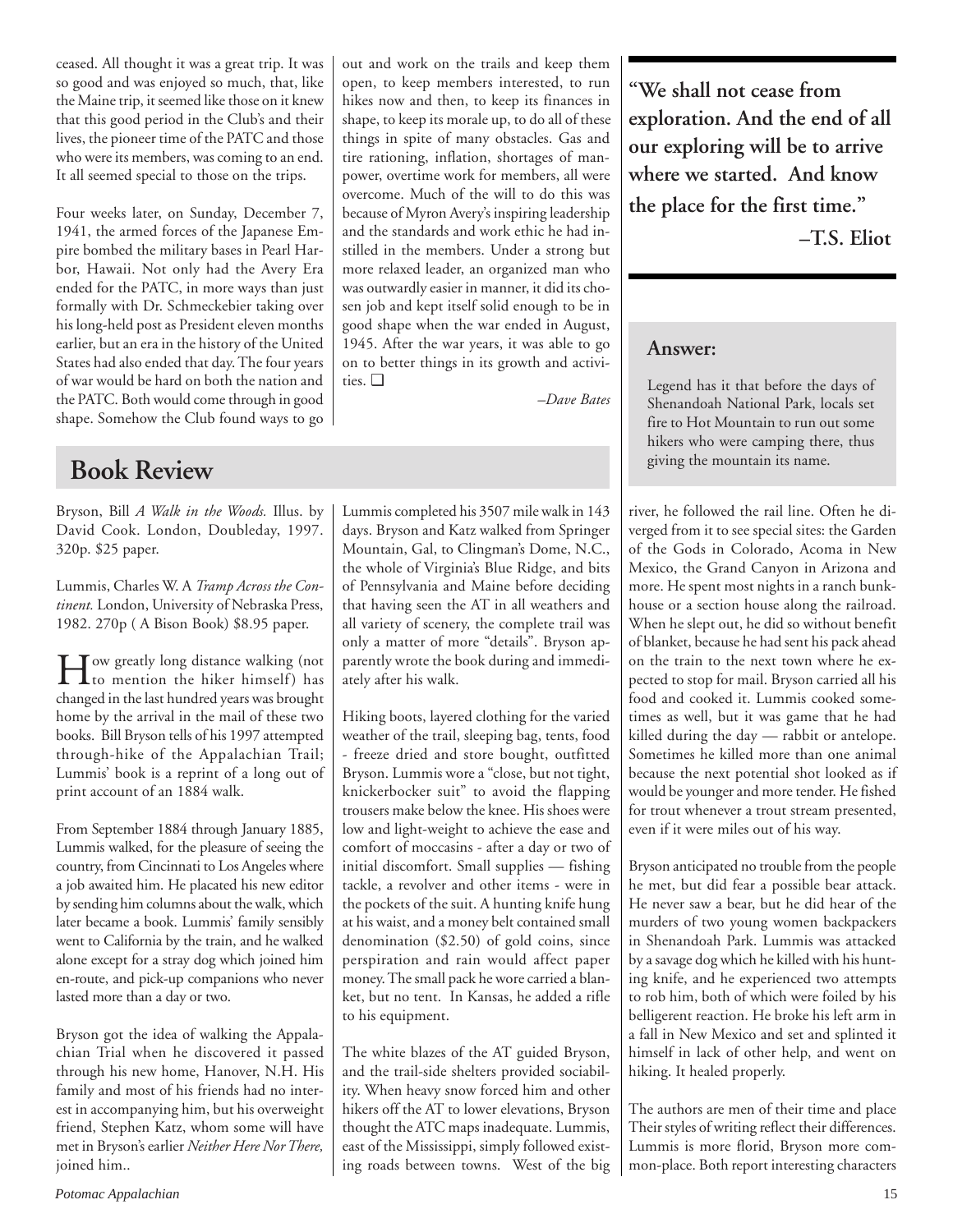they met, and amusing situations . What really sets them apart is their attitude toward distance and the time to cover it. Lummis mentions this in telling of his arrival in Winslow, Az. "I had been walking for thirty consecutive hours, and, in a little more than forty-eight hours past had walked only hundred and fifteen miles." Bryson opens a chapter with: "Distance changes utterly when you take the world on foot. A mile becomes a long way, two miles literally considerable, ten miles whopping, 50 miles at the very limit of conception. The world, you realize, is enormous in a way that only you and a small community of fellow hikers know."

While the bookshop in your local mall may not have these books, they can be special ordered. ❑

*–Paula M. Strain*

## **Family Hikes Program**

With each passing year, PATC finds its<br>membership increasingly comprised of families with young children. In the past, these Club members have had an event geared towards their special needs. But in recent years, this family-oriented event has fallen by the wayside.

This year, PATC hopes to make up for lost time. A family weekend is now scheduled for September 20 at ATC's Bear's Den Hostel atop the Blue Ridge overlooking the Shenandoah Valley. Parents and their children are invited to spend a summer weekend together with other Club members enjoying fine company and the great outdoors.

Planned activities include family hikes, games, crafts, outdoor safety and more. PATC will provide a Saturday dinner and a Sunday breakfast, with snacks for the youngsters throughout the day. Participants should bring their own Saturday lunch. Bring a tent, spend the night with your kids, and take them home Sunday with a renewed interest in a Nintendo-free environment.

The August edition of this newsletter will contain a formal sign-up sheet. For more information contact George and Lisa Still at (703) 425-3884. ❑

## **News from our Sections**

## **MOUNTAINEERING SECTION**

## **Wexlers donate archives to PATC, Whyte Museum**

Arnold Wexler was one of a group of rock climbers that pioneered climbing in the Washington, DC, area in the 1940s. When this group became the Mountaineering Section (MS) of the Potomac Appalachian Trail Club (PATC), Arnold served as its Chairman for five or six years, quietly leading it through its formative stage.

Along with Arnold's local climbing at Carderock, Great Falls and Seneca Rocks, he also climbed almost every summer either in the Canadian Rockies, the Interior Ranges or the Northwest Territories (at the Cirque of the Unclimbables, which his party named), and in the American Rockies. He made well over 100 ascents of which nearly 50 were first ascents. His most notable climb was in 1946 to the Selkirks with Sterling Hendricks who had been exploring the Canadian mountains.

Arnold died late last year. His family and relatives have generously donated Arnold's climbing logs and trip documentation, pictures and assorted memorabilia to the PATC archives and to the Whyte Museum in Banff, Alberta, Canada.

The Mountaineering Section extends a heartfelt thank you to MS member John Christian for his tireless efforts to make these do-

nations possible. Arnold's climbing archives are proving invaluable to the MS's current efforts to write a history of the section and of local climbing.

*–Tony Sanders*

## **Spring brings new opportunities for beginning climbers**

Don't worry if you missed any of the Mountaineering Section's recent climbing and toproping trips, because the section is putting together a new schedule for the rest of the spring and summer.

Tops on our list right now for experienced climbers is our annual 4th of July trip to Seneca Rocks.

Back in early May, beginners and experienced climbers alike had an opportunity to learn more about anchors and belaying at nearby Carderock. Other weekend climbing destinations include Crescent Rocks, Annapolis Rocks and, of course, Great Falls.

Drop in on our monthly meetings to find out more (second Wednesday of every month, 7:30 p.m. for pizza, 8 p.m. for meeting and slide show), or check our Internet Web site for the latest trip schedule at: http://patc. simplenet.com/mtn\_sect.

*–Tony Sanders - President, Mountaineering Section*

## **SKI TOURING SECTION**

## **Ski Notes**

The Ski Touring Section of the Potomac Appalachian Trail Club (PATC) is organized for socialization and to encourage skiing. The section offers tips on how to ski and suggests good skiing locations. Ski lessons and seminars on topics such as how to prevent frostbite are offered.

The Ski Section is active each year from November to April and hosts a ski fair in November. It offers 20 trips a year to sites that include the Andirondacks, NY; Lake Placid, NY; and ski areas in Pennsylvania. The group took a work trip to Germany in 1997.

The Ski Section, which also includes two dance groups, is planning to host a seminar in November offering ski and dance lessons and an opportunity for people to socialize.

The Ski Touring Section offers a newsletter, "Upslope," at \$8 a year for PATC members individually and \$12 for families. Nonmember prices are \$9 for individuals and \$13 for families. Call Katherine for more information - 703-781-3249

*–Katherine Stentzel - President, Ski Touring Section*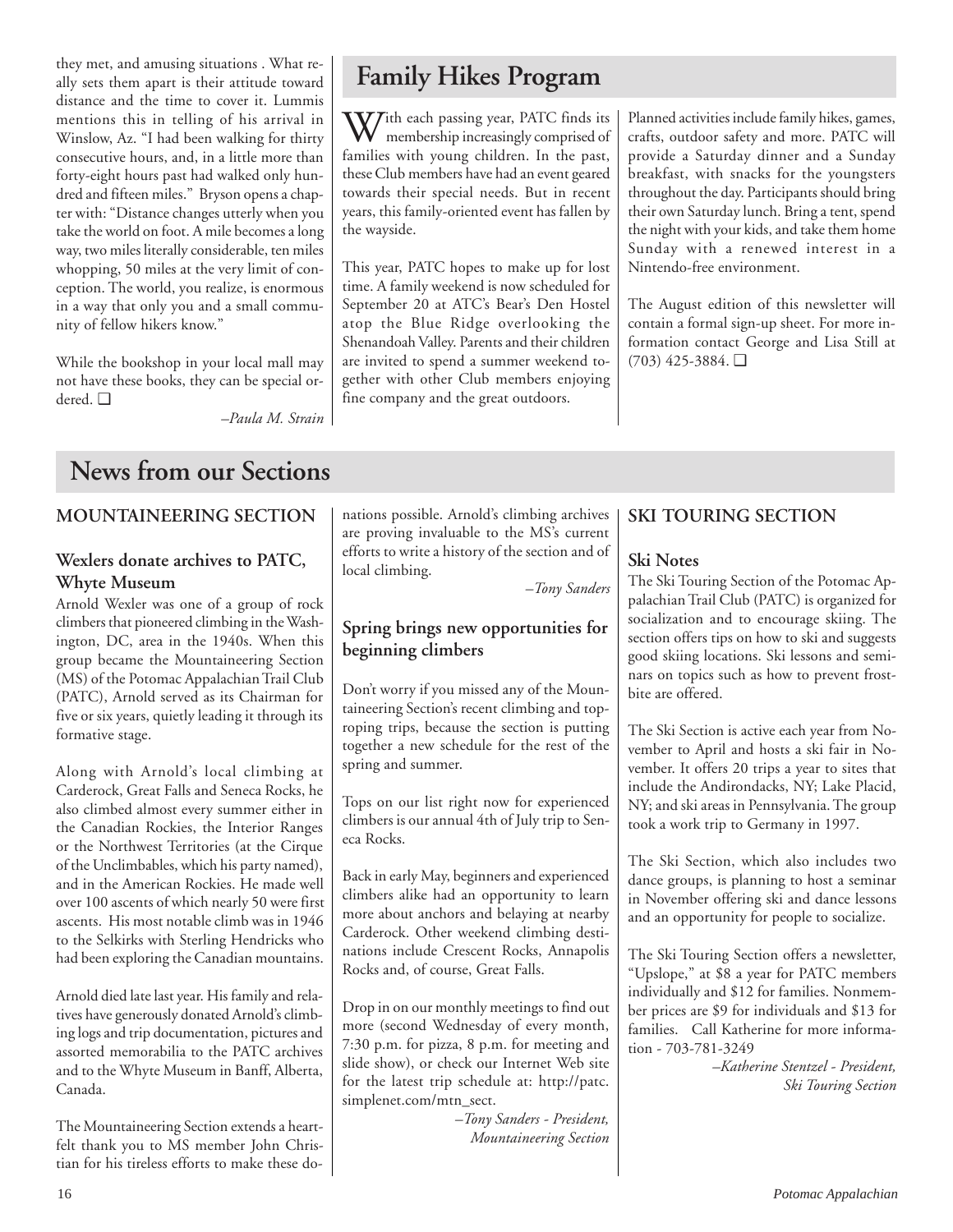|              | POTOMAC APPALACHIAN TRAIL CLUB PUBLICATIONS                                                        |        |        |
|--------------|----------------------------------------------------------------------------------------------------|--------|--------|
| Item#        | Description                                                                                        | Retail | Member |
| PA100        | AT Cumberland Valley, PA (Susquehanna River to Route 94)<br>Map 1<br>(ed. 8, 1994)                 | \$5.00 | \$4.00 |
| PA110        | Map 2-3 (ed. 8, 1998)<br>AT Michaux State Forest, PA (Route 94 to Route 30)                        | 5.00   | 4.00   |
| PA120        | Map 4<br>(ed. 7, 1998)<br>AT Michaux State Forest, PA (Route 30 to PA-MD State Line)               | 5.00   | 4.00   |
| PA130        | Map 5-6 (ed. 14, 1995)<br>AT Maryland                                                              | 5.00   | 4.00   |
| PA140        | Map 7<br>(ed. 12, 1998)<br>AT Northern Virginia (Potomac River to Snickers Gap)                    | 5.00   | 4.00   |
| PA150        | Map 8<br>(ed. 12, 1996)<br>AT Northern Virginia (Snickers Gap to Chester Gap)                      | 5.00   | 4.00   |
| PA160        | Map 9<br>(ed. 14, 1996)<br>AT Shenandoah National Park (North District)                            | 5.00   | 4.00   |
| <b>PA170</b> | Map 10<br>(ed. 18, 1997)<br>AT Shenandoah National Park (Central District)                         | 5.00   | 4.00   |
| <b>PA180</b> | Map 11<br>(ed. 12, 1996)<br>AT Shenandoah National Park (South District)                           | 5.00   | 4.00   |
| PA190        | Map 12<br>(ed. 7, 1996)<br>AT GWNF Pedlar District (Rockfish Gap to Tye River)                     | 5.00   | 4.00   |
| <b>PA200</b> | (ed. 3, 1995)<br>Map 13<br>AT GWNF Pedlar District (Tye River to James River)                      | 5.00   | 4.00   |
| PA210        | Map D<br>(ed. 2, 1991)<br>Potomac River Gorge Area and Cabin John Trail                            | 3.50   | 2.80   |
| PA220        | Map F<br>(ed. 4, 1995)<br>Great North Mountain-North Half (Virginia/West Virginia)                 | 5.00   | 4.00   |
| <b>PA230</b> | Map G<br>(ed. 6, 1998)<br>Massanutten Mountain-North Half (Signal Knob to New Market Gap)          | 5.00   | 4.00   |
| PA240        | Map H<br>(ed. 2, 1995)<br>Massanutten Mountain-South Half (New Market Gap to Mass. Peak)           | 5.00   | 4.00   |
| <b>PA250</b> | (ed. 2, 1997)<br>Map J<br>Tuscarora Trail AT, PA to PA Route 641                                   | 5.00   | 4.00   |
| PA260        | Map K<br>(ed. 2, 1997)<br>Tuscarora Trail PA Route 641 to Hancock, MD                              | 5.00   | 4.00   |
| <b>PA270</b> | (ed. 2, 1996)<br>Tuscarora Trail (Hancock, MD, to Capon Springs, WV, and Cacapon St. Pk.)<br>Map L | 5.00   | 4.00   |
| PA290        | Map N<br>(ed. 1, 1993)<br>Rock Creek Park Area, DC                                                 | 5.00   | 4.00   |
| <b>PB100</b> | AT Guide Book #6 (ed. 15, 1995) Maryland and Northern Virginia                                     | 7.00   | 5.60   |
| <b>PB110</b> | AT Guide Set #6 (AT Guide Book to MD and Northern VA with Maps 5-6, 7 & 8)                         | 18.00  | 14.40  |
| PB120        | AT Guide Book #7 (ed. 11, 1994) Shenandoah National Park                                           | 9.00   | 7.20   |
| <b>PB130</b> | AT Guide Set #7 (AT Guide Book to Shenandoah National Park with Maps 9, 10 & 11)                   | 20.00  | 16.00  |
| <b>PB140</b> | Massanutten Guide Set (Guide to Massanutten Mountain with Maps G and H)                            | 14.00  | 11.20  |
| <b>PC100</b> | Circuit Hikes in Shenandoah National Park (ed. 14, 1996)                                           | 6.00   | 4.80   |
| <b>PC110</b> | Circuit Hikes in Virginia, West Virginia, Maryland, and Pennsylvania (ed. 5, 1994)                 | 6.00   | 4.80   |
| <b>PC115</b> | Hikes in Western Maryland (ed. 1, 1997)                                                            | 6.00   | 4.80   |
| PC116        | The Tuscarora Trail North (Guide toMaryland and Pennsylvania) (ed.3, 1997)                         | 6.00   | 4.80   |
| <b>PC117</b> | The Tuscarora Trail South (Guide to Virginia and West Virginia) (ed. 3, 1997)                      | 6.00   | 4.80   |
| <b>PC120</b> | Hikes in the Washington Region: Part A Northern Maryland Counties (ed. 3, 1992)                    | 6.00   | 4.80   |
| PC130        | Hikes in the Washington Region: Part B Northern Virginia Counties (ed. 3, 1993)                    | 6.00   | 4.80   |
| PC 140       | Hikes in the Washington Region: Part C DC/Southern Maryland Counties (ed. 1, 1984)                 | 6.00   | 4.60   |
| PC160        | Guide to Massanutten Mountain (1993)                                                               | 6.00   | 4.80   |
| PC180        | Hiking Guide to the Pedlar District, George Washington National Forest (ed. 2, 1990)               | 6.00   | 4.80   |
| <b>PC190</b> | Climbers' Guide to the Great Falls of the Potomac (1985)                                           | 6.00   | 4.80   |
| <b>PC200</b> | Carderock Past & Present: A Climbers Guide (1990)                                                  | 7.00   | 5.60   |
| PC210        | Clearing Trails in War Time                                                                        | 5.95   | 4.76   |
| <b>PC220</b> | Breaking Trail in the Central Appalachians - a narrative                                           | 12.50  | 10.00  |
| <b>PC230</b> | Lost Trails and Forgotten People: The Story of Jones Mountain (ed. 2, 1985)                        | 7.50   | 6.00   |
| <b>PC240</b> | The Dean Mountain Story (1982)                                                                     | 5.50   | 4.40   |
| <b>PC250</b> | Shenandoah Heritage: The Story of the People Before the Park (5th printing, 1995)                  | 7.00   | 5.60   |
| <b>PC260</b> | Shenandoah Vestiges: What the Mountain People Left Behind (3d printing, 1993)                      | 5.00   | 4.00   |
| <b>PC270</b> | Shenandoah Secrets: The Story of the Park's Hidden Past (1991)                                     | 12.95  | 10.36  |
| <b>PC280</b> | PATC Cabins Booklet (1997)                                                                         | 4.00   | 3.20   |
| <b>PC300</b> | Wildflowers of the Potomac Appalachians: A Hikers Guide (1979)                                     | 2.50   | 2.00   |
| PC310        | The Blue Hills of Maryland (ed. 1, 1993)                                                           | 14.00  | 11.20  |
| <b>PC320</b> | Memories of a Lewis Mountain Man (1993)                                                            | 8.00   | 6.40   |
| <b>PD100</b> | Map of the Stony Man Region of the Shenandoah National Park (Illustrated) (1964)                   | 2.00   | 1.60   |
| PE120        | PATC Member Decal                                                                                  | N/A    | 1.00   |
| <b>PE130</b> | PATC Member Patch                                                                                  | N/A    | 2.00   |
| PE140        | PATC Member Pin                                                                                    | N/A    | 2.95   |
| PE150        | PATC Ballpoint Pen with gift box                                                                   | 3.00   | 3.00   |
| <b>PE250</b> | Long Sleeve T-Shirts                                                                               | 20.00  | 20.00  |
| <b>PE260</b> | Short Sleeve T-Shirts                                                                              | 15.00  | 15.00  |
| PE265        | Notecards with Drawings of 3 PATC Cabins (box of 10 with envelopes)                                | 4.00   | 4.00   |
| <b>XX700</b> | Natural History Guide to Common Woody Plants of the GWNF and SNP (1995)                            | 3.00   | 2.40   |

| <b>PUBLICATIONS FROM OTHER PUBLISHERS</b>               |        |                      |
|---------------------------------------------------------|--------|----------------------|
| Description                                             |        | <b>Retail Member</b> |
| 184 Miles of Adventure (C&O Towpath) (1991)             | \$4.75 | \$3.80               |
| 50 hikes in Northern Virginia (1994)                    | 13.00  | 10.40                |
| Appalachian Trail Field Book (1982)                     | 3.50   | 2.80                 |
| Appalachian Trail Patch                                 | 3.00   | 2.40                 |
| Appalachian Trail Thru-Hikers' Companion (1996)         | 10.00  | 8.00                 |
| Backpacker Magazine Guide to the AT (1989')             | 16.95  | 13.56                |
| Backpacking One Step at a Time (1986)                   | 9.00   | 7.20                 |
| Camping and Backpacking with Children (1995)            | 16.95  | 13.56                |
| Common Sense Medical Guide (1987)                       | 15.00  | 12.00                |
| Cross-Country Skiing (1988)                             | 9.00.  | 7.20                 |
| Exploring Washington on Foot                            | 12.95  | 10.36                |
| Finding Wildflowers in Washington/Baltimore Area (1995) | 15.95  | 12.76                |
| Food & Lodging Along the C&O Canal (1994)               | 3.00   | 2.40                 |
| Guide to Skyline Drive and SNP (1997)                   | 7.50   | 6.00                 |
| Guide to the Mason-Dixon Trail System (1992)            | 10.00  | 8.00                 |
| Hikes to Waterfalls (1997)                              | 3.00   | 2.40                 |
| Hiking Guide to the Monongahela National Forest (1993)  | 12.00  | 10.00                |
| Hiking Virginia's National Forests (1994)               | 10.00  | 8.00                 |
| Hollow Boy by Rayner V. Snead (1995)                    | 13.95  | 11.16                |
| Insiders Guide to Virginia's Blue Ridge (1995)          | 15.00  | 12.00                |
| Lightly on the Land                                     | 19.95  | 15.95                |
| Mountain Search and Rescue Techniques (1982)            | 5.50   | 4.40                 |
| Mountaineering First Aid (1990)                         | 7.00   | 5.60                 |
| Pennsylvania Hiking Trails (ed. 10, 1987)               | 7.00   | 5.60                 |
| Potomac Trails (1997)                                   | 14.95  | 12.00                |
| Skyland: The Heart of Shenandoah National Park (1960)   | 6.00   | 4.80                 |
| The 18 Cabins of Old Rag                                | 5.00   | 5.00                 |

| Description                                           |       | <b>Retail Member</b> |
|-------------------------------------------------------|-------|----------------------|
| The Appalachian Trail Backpacker (1994)               | 11.00 | 8.80                 |
| The Appalachians (1975) (Maurice Brooks)              | 18.95 | 15.16                |
| The C&O Canal Companion (1997)                        | 23.50 | 19.60                |
| The New Appalachian Trail (Ed Garvey) (1997)          | 14.95 | 11.95                |
| The Potomac River and the C&O Canal (1992)            | 8.50  | 6.80                 |
| The Undying Past of the Shenandoah National Park      | 18.95 | 15.16                |
| There are Mountains to Climb (1996)                   | 12.95 | 10.36                |
| Thru-Hikers Handbook (Dan "Wingfoot" Bruce, 1998)     | 12.00 | 9.60                 |
| Thru-Hikers Planning Guide                            | 12.00 | 9.60                 |
| Towns Along the Towpath                               | 14.00 | 11.20                |
| Towpath Guide to the C&O Canal (1994)                 | 14.00 | 11.20                |
| Trail Building and Maintenance (ed. 2, 1981) (AMC)    | 12.95 | 10.36                |
| Trails in Southwest Virginia (1997)                   | 6.95  | 5.50                 |
| W & OD Railroad Trail Guide (1996)                    | 8.00  | 6.40                 |
| Walker s Guide to Harpers Ferry (1994)                | 8.00  | 6.40                 |
| Walking the Appalachian Trail (1994)                  | 16.95 | 13.56                |
| Workbook for Planning Thru-Hikes                      | 6.00  | 4.80                 |
|                                                       |       |                      |
| Appalachian Trail Poster Maps:                        |       |                      |
| b) AT and eight full-color trail photos 32" x 47"     | 6.95  | 5.56                 |
| c) AT strip map with forest green border 9-1/2" x 48" | 3.50  | 2.80                 |
|                                                       |       |                      |
| Other AT Guide Books with Trail Maps:                 |       |                      |
| Maine (1993)                                          | 25.00 | 20.00                |
| Massachusetts-Connecticut (1994)                      | 20.00 | 16.00                |
| New York-New Jersey (1994)                            | 16.00 | 12.60                |
| Pennsylvania (1994)                                   | 21.00 | 16.60                |
|                                                       |       |                      |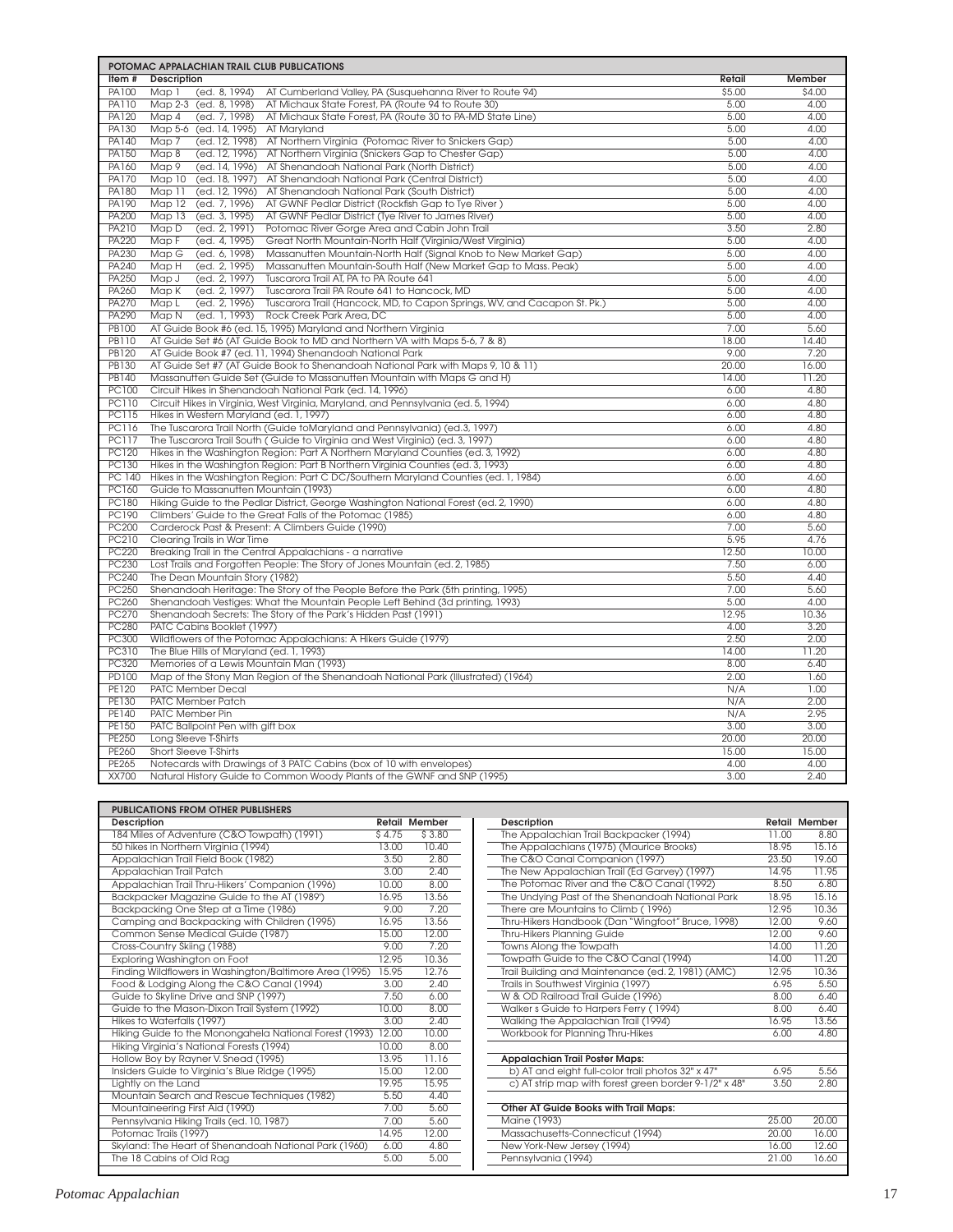| Other AT Guide Books with Trail Maps:                 |       |       |  |
|-------------------------------------------------------|-------|-------|--|
| Central Virginia (1994)                               | 18.00 | 14.40 |  |
| Southwest Virginia (1994)                             | 17.00 | 13.60 |  |
| Tennessee-North Carolina (1995)                       | 25.00 | 20.00 |  |
| North Carolina-Georgia (1994)                         | 25.00 | 20.00 |  |
| AT Data Book (supplement to guide sets) (1998)        | 4.95  | 3.95  |  |
|                                                       |       |       |  |
| <b>Trails Illustrated Maps:</b>                       |       |       |  |
| American Discovery Trail (covers DE, MD, & WV) (1995) | 9.00  | 7.20  |  |
| Shenandoah National Park (1994)                       | 9.00  | 7.20  |  |
|                                                       |       |       |  |
| Trinkets:                                             |       |       |  |
| Appalachian Trail Bandana                             | 5.00  | 5.00  |  |
| Hand Painted Scenics on State Rock                    | 19.95 | 19.95 |  |
| PATC Sport (Water) Bottles (1 pint)                   | 5.00  | 5.00  |  |
| Shenandoah National Park Calendar (1998)              | 5.00  | 5.00  |  |
| Smokey the Bear Pins                                  | 4.00  | 3.20  |  |

## (Continued from page 17)<br> **Continued from page 17) Volunteers Appointed in May**

## **Trail Overseers**

Seth Betah

| Seth Betaharon           | Cedar Run/White Oak Link - White Oak                  |
|--------------------------|-------------------------------------------------------|
|                          | Canyon Trail to Cedar Run                             |
| Gordon Bradford          | AT - Bolden Hollow to Trans Mountain Trail            |
| Jeff Deyerle             | Rocky Mount Trail - Summit of Rocky                   |
|                          | Mount to 2nd Junction of Gap Run Trail                |
| David Garman             | AT - Crampton Gap to Pleasant Valley Viewpoint        |
| Colleen &                | Co-Overseers - Whitehaven Trail - Glover              |
| Martin Geislinger        | Park to Wisconsin Ave.                                |
| <b>Bruce Hawkins</b>     | Great Falls River Trail - Picnic area to south end of |
|                          | Patowmack Canal                                       |
| Fred Long                | Massanutten Mt. South - Boone Run to Cub Run Road     |
| Leslie $\&$              |                                                       |
| Kenneth Messersmith      | Trayfoot Mountain Trail                               |
| <b>Thorburn Reid</b>     | Melvin Hazen Trail - Rock Creek to Connecticut Ave.   |
| Jason Rivera             | Second Mountain Trail                                 |
| Kim Stafford             | Second Mountain Trail                                 |
| Chris Tejirian           | Jones Mt. Trail                                       |
| <b>Charlotte Upright</b> | Bull Run-Occoguan Trail - Bull Run Park to Route 28   |
|                          | Parking Lot                                           |

|                                                                                                                                                                  |                                                                                                                                            |                                                                                                                                                                                                                                               | <b>ORDER FORM</b> |                                                                                                                                                                                                                   |                                                    |
|------------------------------------------------------------------------------------------------------------------------------------------------------------------|--------------------------------------------------------------------------------------------------------------------------------------------|-----------------------------------------------------------------------------------------------------------------------------------------------------------------------------------------------------------------------------------------------|-------------------|-------------------------------------------------------------------------------------------------------------------------------------------------------------------------------------------------------------------|----------------------------------------------------|
| <b>TELEPHONE HOURS:</b><br>Monday - Thursday: 7:00 p.m. - 9:00 p.m.<br>Thursday - Friday: 12:00 noon - 2:00 p.m.<br>Telephone: 703/242-0693<br>Fax: 703/242-0968 |                                                                                                                                            |                                                                                                                                                                                                                                               |                   | SEND ALL ORDERS TO:<br><b>PATC</b><br>118 Park Street, S.E.<br>Vienna, VA 22180-4609                                                                                                                              |                                                    |
|                                                                                                                                                                  |                                                                                                                                            | Shipping Address_____________                                                                                                                                                                                                                 |                   |                                                                                                                                                                                                                   |                                                    |
|                                                                                                                                                                  | Appalachian Trail Club (PATC)<br>Do not send cash, stamps or C.O.D. orders.<br>shipped by UPS or First Class Mail.<br>expedite your order. | Credit card orders (Visa or Mastercharge only)<br>Please have all information ready when you call.<br>Make checks payable to the Potomac<br>Please allow 3 weeks for delivery. Orders may be<br>Please include Shipping and Handling costs to | $\Box$ Member     | $\Box$ Nonmember<br>$\Box$ Please send membership information & application<br><b>SHIPPING AND HANDLING CHART</b><br>Order Subtotal<br>Up to \$10.00<br>\$10.01 to \$25.00<br>\$25.01 to \$50.00<br>Above \$50.00 | S & H Cost<br>\$2,00<br>\$4.00<br>\$6,00<br>\$8,00 |
| ITEM#                                                                                                                                                            | QUANTITY                                                                                                                                   | <b>DESCRIPTION</b>                                                                                                                                                                                                                            |                   | <b>UNIT PRICE</b>                                                                                                                                                                                                 | <b>TOTAL</b>                                       |
|                                                                                                                                                                  |                                                                                                                                            |                                                                                                                                                                                                                                               |                   |                                                                                                                                                                                                                   |                                                    |
|                                                                                                                                                                  | <b>METHOD OF PAYMENT:</b><br>$\Box$ Check or Money Order<br>$\Box$ Visa or Mastercard                                                      |                                                                                                                                                                                                                                               |                   | Order Subtotal<br>4.5% State Sales Tax (VA residents only) ________                                                                                                                                               |                                                    |
|                                                                                                                                                                  |                                                                                                                                            | Credit Card Number Expiration Date (month/yr.)                                                                                                                                                                                                |                   | Shipping and Handling (see above) _________                                                                                                                                                                       |                                                    |
|                                                                                                                                                                  |                                                                                                                                            |                                                                                                                                                                                                                                               |                   | Grand Total for Order ________                                                                                                                                                                                    |                                                    |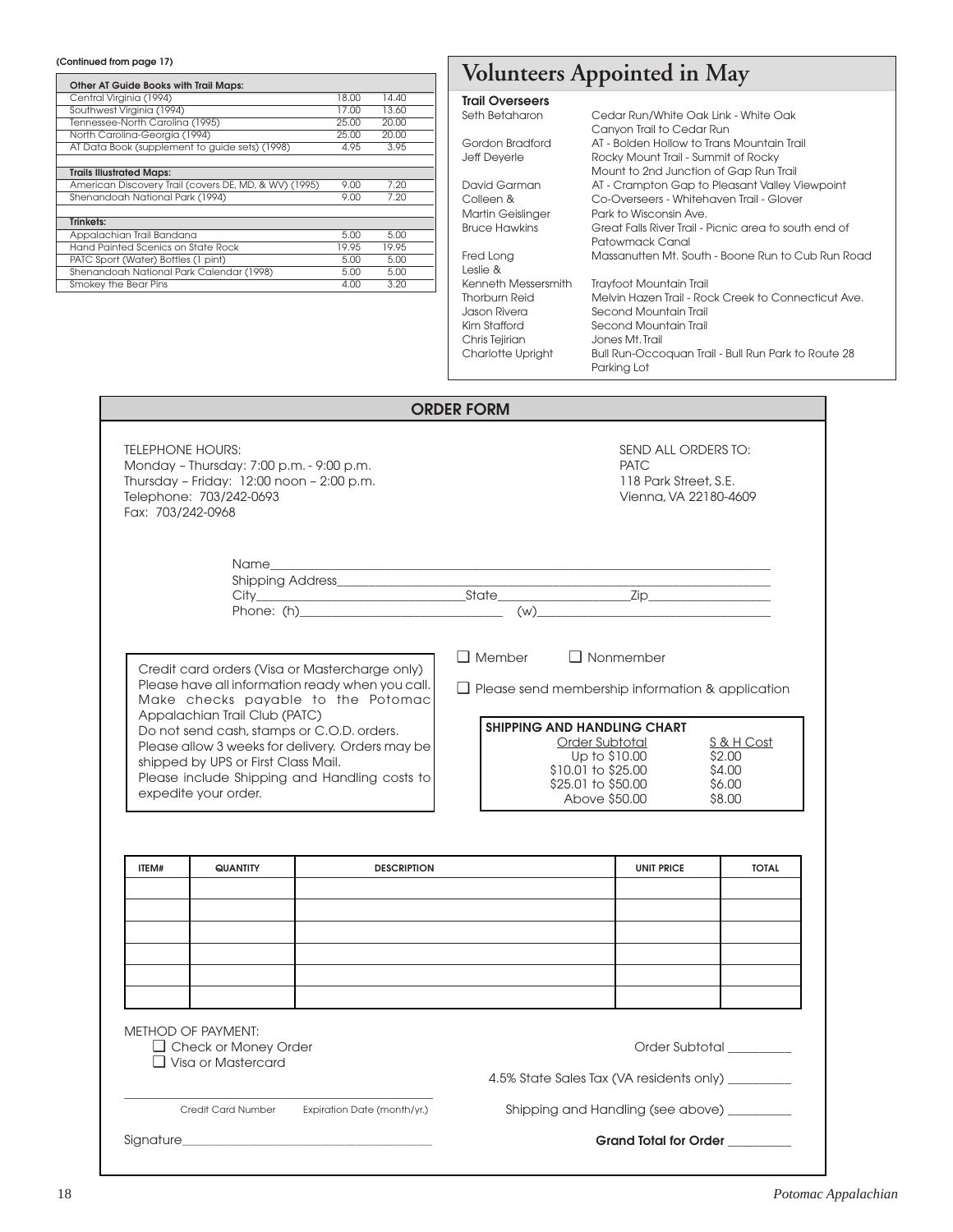## TRAILHEAD

The summer of '98 appears to be shaping<br>up as The Summer of Weeds. Significant damage to the forest canopy by winter storms, combined with a mild, wet spring, has produced a bumper crop of nettles, briars, and poison ivy. Conscientious maintainers have revved up their power-weeders and swing-blade arms earlier than usual but may find it difficult to keep up with the vegetation. Heidi Forrest, Trails Management Coordinator, predicts that overseers will need to make an extra trip or two this season to keep their trails clear.

Arming the overseers against the onslaught, Bernie Stalmann has been joined by Liles Creighton in the headquarters tool room. Bernie and Liles have been repairing and sharpening the club's collection of maintenance tools and working hard to impose order on a room with a mind of its own. This in addition to their roles as trail overseers and District Managers.

As the storm damage repairs finally wind down, Bernie extends his thanks to everyone who came to help in the SNP North District. Among the stalwarts that showed up for repeated punishment were Topher Bill, John McCrea, Jon and Catherine Rindt and Bill Spach.

The North District Hoodlums continued their cleanup efforts on May 16th and 17th with a joint project involving the Mountain Club of Maryland. Thirty volunteers attended and helped to clear about three miles of yellow-blazed trails around the Matthews Arm Campground, including the Traces Nature Trail and most of the Weedlewood Trail.

In the SNP Central District, the Blue and White Crew spent several weekends clearing Wilderness-designated side trails. Anneliese Ring and Kerry Snow thank all who endured the LONG work days to get this job accomplished during the chain saw exemption period. Special thanks to Charles Hillon, who joined every crew trip and most of the Saturday AT sessions.

In July, the Blue and White Crew will bid adieu and bon voyage to Crew co-leader and SNP Central AT District Manager Anneliese Ring. Anneliese will be heading west to finish her hike of the Pacific Crest Trail. Her plans are undetermined for the fall, but everyone in the club who's worked with Anneliese hopes she'll return to rejoin her PATC pals in the Appalachians when the leaves are changing. Best of Luck Anneliese!

Aimee Kratts reports that the Cadillac Crew is staying busy, as usual. The Crew made two trips to the Sugarloaf area in late April and early May. On the first, they rehabbed 250 feet of trail, incorporating a small switchback to an overlook. On the second, they helped overseer Trudy Thompson rehab 250 feet of trail that had been washed away. On Memorial Day weekend, the crew returned to their Tuscarora Trail relocation project on Shockeys Knob, near the West Virginia border.

As this newsletter goes to press, the PATC Summer Crews are mobilizing for another season of trail-building and rehabilitation. Those lucky few who'll be working with the SNP North District Crew will, once again, enjoy the crusty comradery and intestinal grumblings of "The Old Timer."

The Old Timer reports... "I hear you've been busy clearing up some trails so the Summer crews will have an easier time come August. Well, don't do it on The Old Timer's account. Why, I can still remember the flood of '09. There were so many blow downs it took the bears four days to walk two miles. And we didn't have any of those fancy tools you fellas use today. We didn't need no Pewlaaaskis. We dug the water bars by hand. We skinned Locust logs with our teeth at night to keep varmints away, and we lived off the land. We ate berries and sometimes dead things we'd find on the trails. We didn't even know what they were, but they were dead things and we ate 'em...and sometimes they'd make us so constipated we'd get impacted again and our stomachs would bloat up like a week-old road kill. But we liked it...we liked it just fine!"

With Old Timers coming out of the woodwork (and chain saw exemptions out of style), District Manager Rick Rhoades wants to remind trail maintainers that some of the oldtime methods are a reasonable (and sometimes preferable) method of getting your job done. Rick recently helped an overseer in his District remove some blowdowns. With no registered chain sawyer available, Rick checked out a 2-person crosscut saw from headquarters and "headed for the hills." Rick points out that the crosscut saw was a light carry compared to a chain saw, with its associated paraphernalia, and that crosscut skills come quickly. Rick and his crew took out over twenty blowdowns in a day, including two well over two feet in diameter.

The club owns a variety of crosscut saws. Most overseers, especially those on Wilderness-designated trails, will eventually find a need for a crosscut. The tool caches usually contain a small ("one-person") crosscut that is handy for blowdowns too massive to accommodate a bow saw. These saws are rigid (usually 3 to 4 ´ feet long) and can be converted for use by two sawyers by repositioning the small, movable handle.

Larger saws (5  $\prime$  to 7  $\prime$  feet long) can be borrowed from headquarters or through a District Manager. Large crosscut saws come in two basic varieties. Felling saws typically have a flexible, concave back and are seldom used for trail maintenance tasks. Bucking saws usually have a straight, stiffer back and are generally heavier than a similarly sized felling saw. Bucking saws are the weapon of choice for removing large blowdowns from a trail.

Those who have a frequent need for a reliable crosscut (or those who are simply enamored of elegant tools) may want to purchase their own saw. Some club members have had success in finding usable saws at antique shops, sidewalk sales and flea markets. With the increased value of fine saws as collectibles, however, these sources are becoming more rare. A recommended source for new crosscuts (as well as for collectible older saws) is The Crosscut Saw Co. in Seneca Falls, NY. The company retails a variety of crosscuts that are produced by an affiliated manufacturer (Jemco Tool Corp.) as well as several imported saws. (Contact the Trailhead editor at the address below for more info.)

While using a crosscut is an easily learned skill, sharpening the saw is not. Trail maintainers that borrow club crosscuts should not attempt to sharpen them without the necessary knowledge or tools to do so properly. For those who own their own saws, two excellent resources are available for crosscut maintenance. The Crosscut Saw Manual, by Warren Miller, originally published by the Forest Service and currently available from The Crosscut Saw Co., is a concise (26 pages) and well-illustrated discussion solely devoted to *(Continued on page 20)*